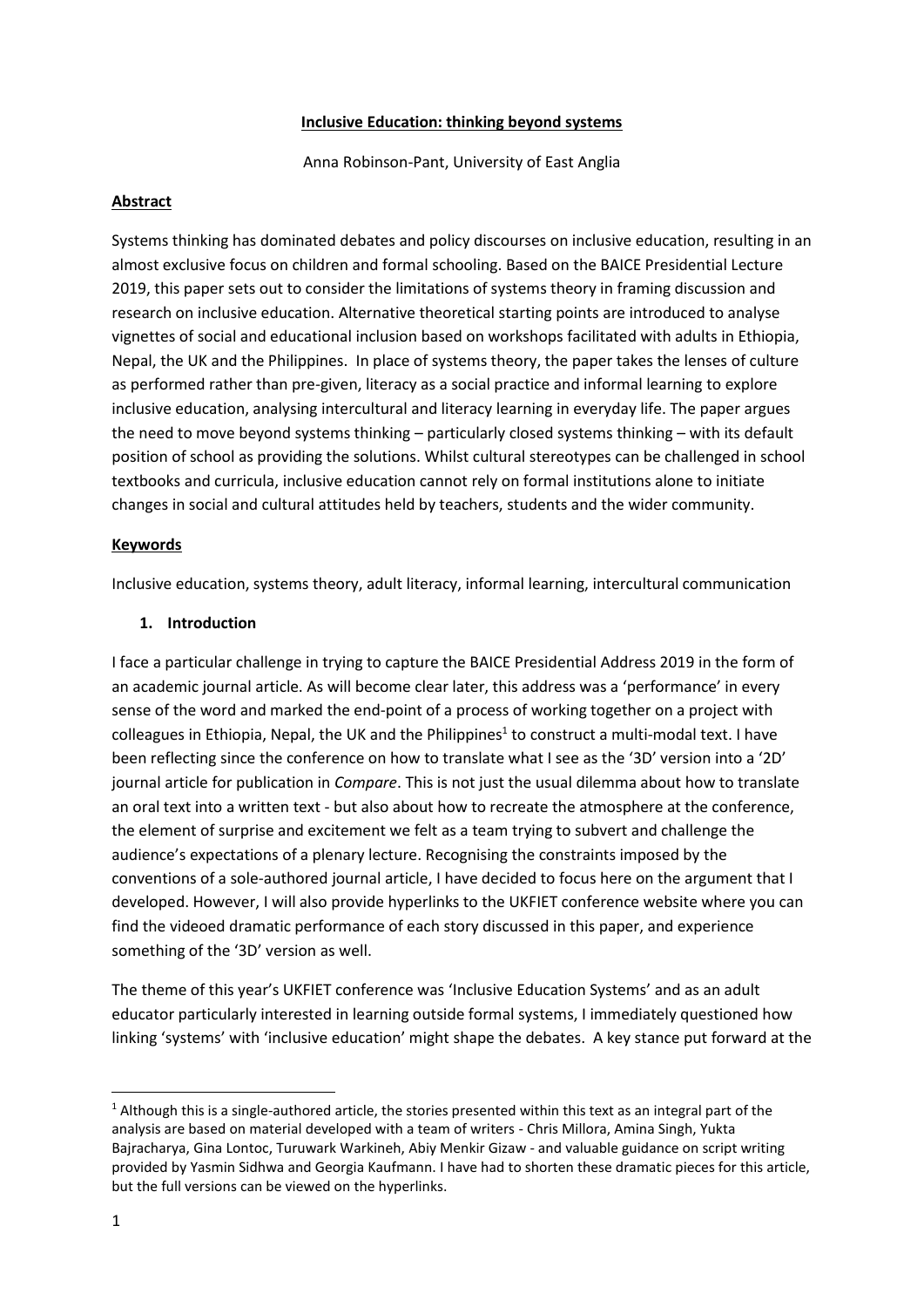conference was that to deliver 'large scale solutions'<sup>2</sup> to providing education for all, changes must take place at a *systems* level. But I wondered what does this approach mean for our *thinking* about inclusive education? Coming from outside the field of 'inclusive education', I was struck that systems thinking has dominated debates and policy discourses on inclusive education. We tend to start by asking who is inside or outside the system? Why are they excluded by the system? How can they be brought inside? What kind of system change is needed to ensure greater equity and inclusion? Looking at inclusive education policy, I was also interested in the almost exclusive focus on children and formal schooling. Though there was a shift from the language of deficits and handicaps after the watershed moment of the Salamanca statement in 1994 (UNESCO 1994), the dominant discourse is still centred on schools, teachers, children and formal educational programmes. What might 'inclusive education' mean for adults and youth engaged in learning through everyday activities or for communities grappling with the pressing issues affecting their livelihoods – climate change, migration, political conflict?

So this is not just a question about how we can consider those 'outside the system' or how we can improve 'the system'. It is more about exploring alternative ways of looking at 'inclusive education' to generate new questions and approaches. This is a challenge raised by Nidhi Singal (2019: 837) who suggested that 'there is increasing onus on researchers to pose more sophisticated questions in relation to inclusive education' and urged greater South-South dialogue on this area. So my main aim here is to explore some different starting points on inclusive education that could lead to new ways for more people – adults and children – to tackle inequality and poverty through learning and education.

'The manner in which an issue is presented will affect the understanding of the issue. Thus the formulation of problematisations will affect our understanding of the problem as well as of the potential solutions that can (or cannot) be used to amend it.' (Bacchi 1999: 680).

I came across this quotation in an article by Magnusson (2019) on 'images of inclusion in the Salamanca Statement'. Bacchi's idea of starting from (and then deconstructing) 'What is the Problem Represented to be?' seems to sum up what I am setting out to do in this paper. My purpose is to look at how we can present and conceptualise the 'problem' differently – to move away from the assumed starting point of 'inclusive education systems'. This is not about rejecting or ignoring 'systems', but about considering the limitations of 'systems thinking' in framing the problem and the questions we ask about inclusive education. In this paper, I will explore some alternative starting points on inclusive education and see where they might lead us.

## **2. Systems theory: what's it all about?**

I will begin however with systems thinking – and as part of the overarching theme of the UKFIET conference, it is helpful to see where this concept originated and to understand different approaches to systems theory. In the 1950s, Von Bertalanffy developed a new discipline called 'general systems theory', emerging from his work as a biologist and his frustration at specialisation having led 'to the breakdown of science as an integrated realm: The physicist, the biologist, the psychologist, and the social scientist are, so to speak, encapsulated in a private universe, and it is difficult to get word from one cocoon to another' (Von Bertalanffy, 1956: 6). He defined systems as

<sup>&</sup>lt;sup>2</sup> From the UKFIET conference website.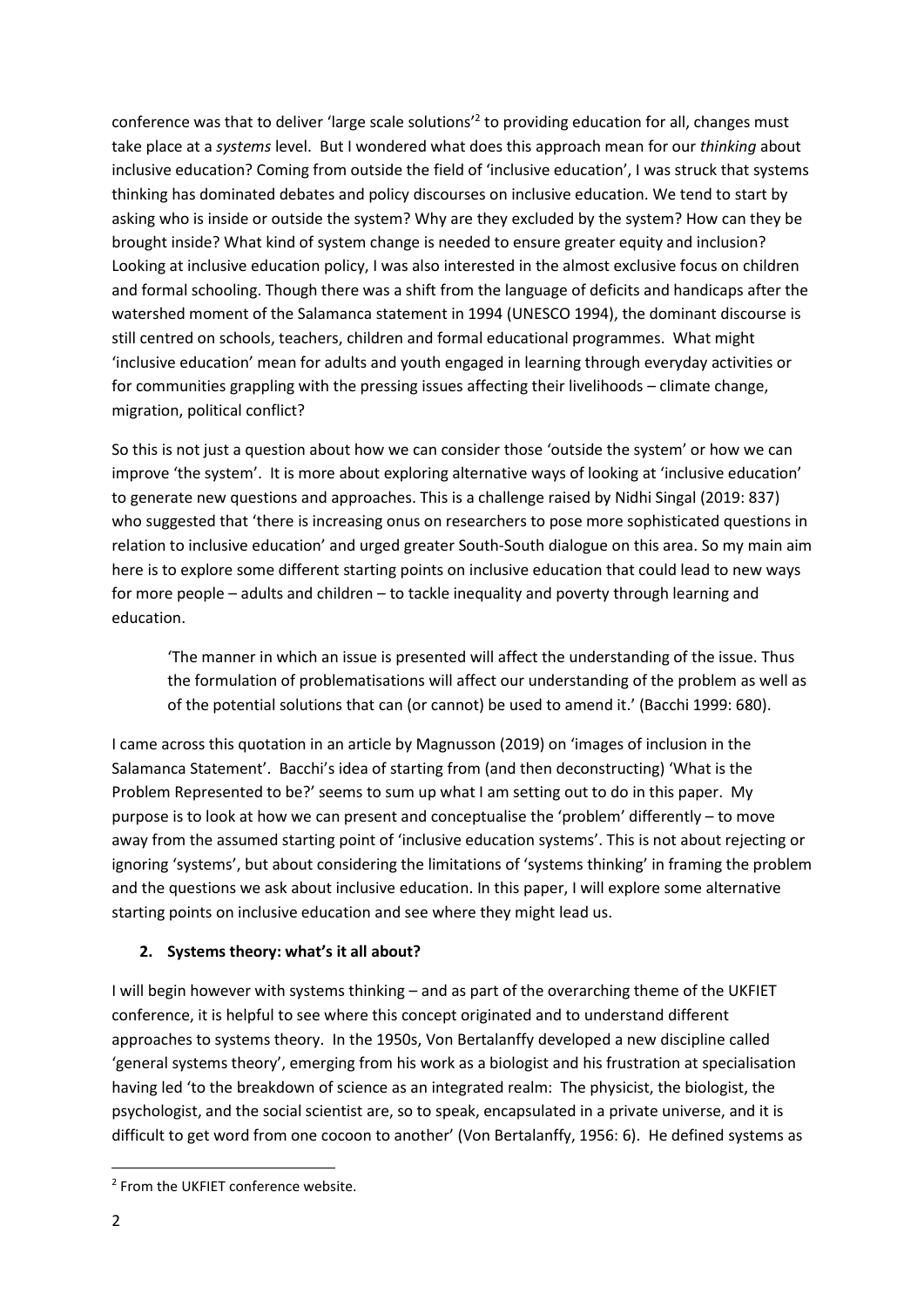'complexes of elements standing in interaction' (ibid: 7) and set out to formulate principles which would be valid for all systems: 'developing principles running 'vertically' through the universes of the individual sciences, this theory brings us nearer to the goal of the unity of science' (ibid: 9). As Ackoff (1969: 332) later explained, 'we can define a system broadly and crudely as any entity, conceptual or physical, which consists of interdependent parts' – 'philosophical systems, number systems, communication systems, educational systems and weapon systems'. Since the 1960s, 'systems thinking' has grown in popularity, with the idea applied to areas as diverse as weather systems, city management, hospital administration and work groups (Cummings 1980).

Von Bertalanffy (1956: 9) made the important distinction between closed and open systems and emphasised that 'every living organism is essentially an open system'. An example of a closed or simple system might be a central heating system, 'controlled from the outside and based on linear causality' (Bates 2013: 40). By contrast, in an open or complex system, there are many agents and causality is complex and multidimensional. Doll (2008: 187) suggests that 'in simple terms, ones important for education, closed systems *transfer and* transmit, open systems *transform.*  Analogously, direct instruction, with its simplicity, would exemplify a closed systems approach while interpretive inquiry, with its complexity, would exemplify an open systems approach' (ibid). Within education, a systems approach looks not only at pedagogy and curriculum but at the entire structure of various elements – institutions and actors – and how they can best work together to achieve educational outcomes.

Since the 1970s, the influence of system theory has followed what Alhadeff-Jones (2008: 68) described as two 'epistemologically antagonistic' paths:

- i) The first path 'allowed for the emergence of techniques reducing the complexity of the system to the study of its components and their relationships understood as objective phenomena' (ibid).
- ii) The second tradition 'favoured a definition of complex systems by recognising the constructivist nature of modelling organisations as systems' (ibid) and focuses on the construction of shared meanings and participation.

Taking the second-order systems thinking approach, researchers have critically analysed how diverse educational goals are formulated, who decides them and whether and how they support and/or contradict each other. A focus on systems means primarily a focus on relationships, to explore the brokering, mediating and negotiating across various institutions (at times, with different agendas) and diverse actors within a single institution.

Within education, second-order systems thinking can be seen to have shifted attention from the individual and notions of 'deficit' (the dominant deficit discourse referred to by Aikman et al 2016) to consider systemic issues and problems. Rather than focusing on what skills and attributes the learner lacks and needs, discussion has turned to how educational systems might change through looking at, for instance, how collaborative leadership could lead to different kinds of goals being set. In Benathy's (1999) application of systems thinking to higher education, he analysed three levels of control and decision making – the governance level, the instructional level and learning level (how students experience learning). His analysis of who decides and who controls at the various levels and the rarity of finding a 'learning focused model' - demonstrates how systems theory can lead to a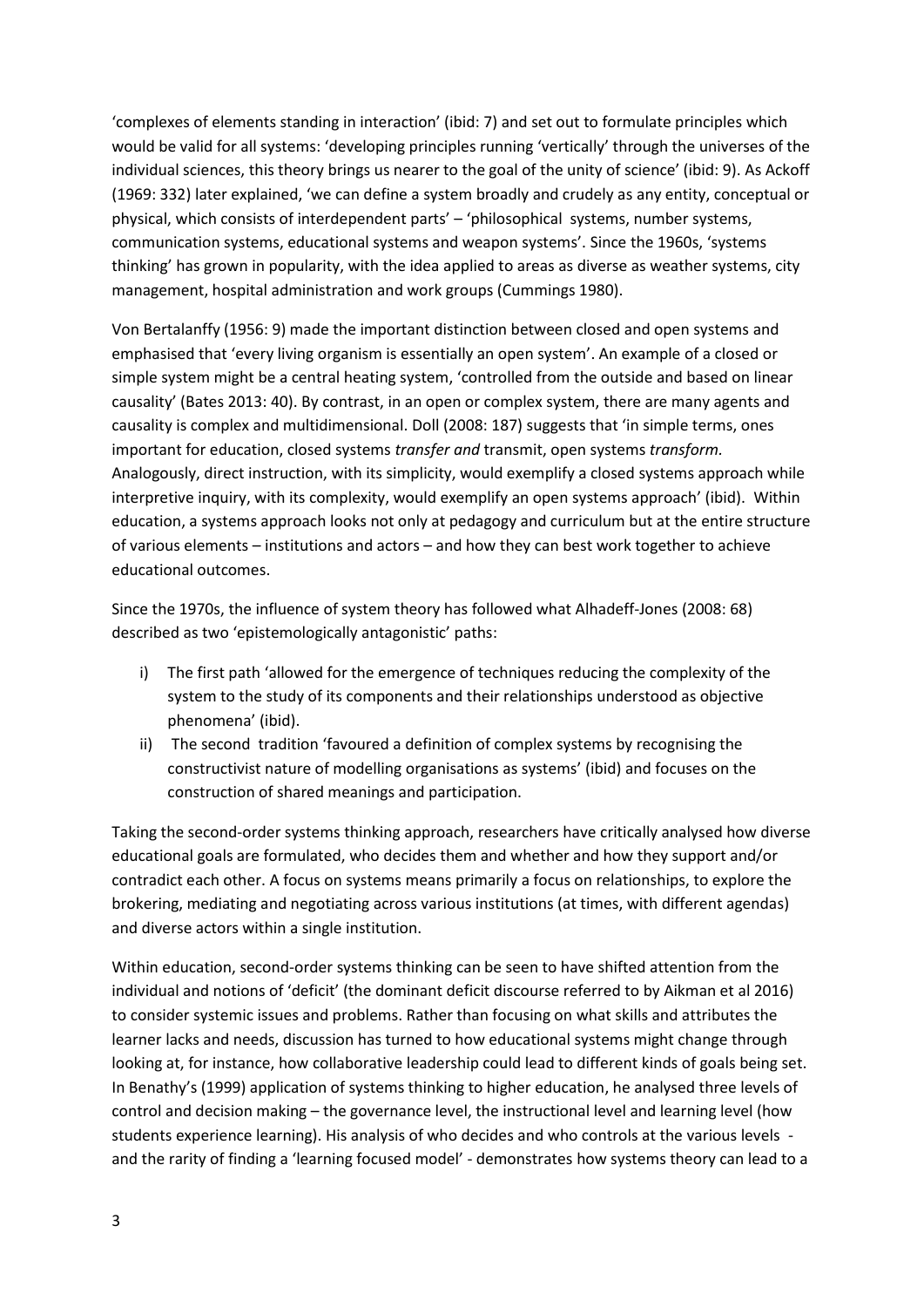more bottom-up approach to thinking about 'how to provide for learning and human development' (ibid: 135).

So what are the limitations of systems thinking? There is much evidence that a first-order system thinking approach in education - promoting objective techniques and based on an assumption of universal standards and goals – has resulted in fragmented and dehumanising educational systems. In the context of English primary schools, Bates (2013: 50) argues strongly that 'children become 'statistics' related to outcomes rather than the recipients of improved education that the system is designed to produce... children are no longer viewed as the system's 'users', but as 'data' used to measure the effectiveness of the system'. She suggests that professionals are put in the position of 'servitude not service' (ibid) with decreasing autonomy. There is also little space for recognising multiple languages, knowledges or diversity of representations within this model, which assumes a simple linear relationship between educational inputs and outputs.

Many researchers have identified the consequences of systems thinking in education, relating these particularly to top-down management and standardisation of the curriculum. However, my concern in this paper is to shift from evaluating policy to explore what we may lose or gain *conceptually*. How can 'systems theory' limit the way we think about education and learning? Kinsella and Senior (2008: 659) suggest that 'the systems approach emphasises the mutuality of influence between the individual and the system and between the system and its environment'. However, they then go on to discuss 'environment' only in terms of the classroom environment and that of the school. The argument here seems to presuppose an organisation and an institution (the school, the classroom) which constructs or embodies 'the system'. So where does learning, knowledge and life outside the classroom come into this model?

Von Bertalanffy's idea was that 'organised wholes of any kind should be describable and to a certain extent explainable, by means of the same categories, and ultimately by the same formal apparatus' (Alhadeff-Jones 2008: 68). So does this imply a sense of closing down, of containing learning within categories – reliant on the notion of designed intervention, standardisation and predictable learning outcomes? Even Benathy's argument on systems thinking in higher education (which places the emphasis on learner experiences) is underpinned by assumptions of a planned learning path. How can we take account of spontaneous informal learning outside the system? In this sense, a systems approach in education could be considered to rely on the notion of exclusion and inclusion – the question is not just who is included or excluded – but what kind of learning processes and knowledges are included and privileged? Surely no educational system could or should embrace every kind of learning?

As President of BAICE, an association for comparative and international education, I am interested in how far comparative education is dependent on and has been shaped by systems thinking and this assumption of being able to find comparable categories of analysis. Laszlo (1972: 14) argued that the value of a general systems theory lay in the potential for comparison: 'Systems of various kinds can then be compared, their relationships within still larger systems defined, and general context established'. Well before this, Sadler argued that: 'The practical value of studying the working of foreign systems of education is that it will result in our being better fitted to study and to understand our own' (Sadler 1900, in Higginson 1979: 49). The starting premise of having similar educational 'categories and apparatus' in very different countries could be seen as the rationale for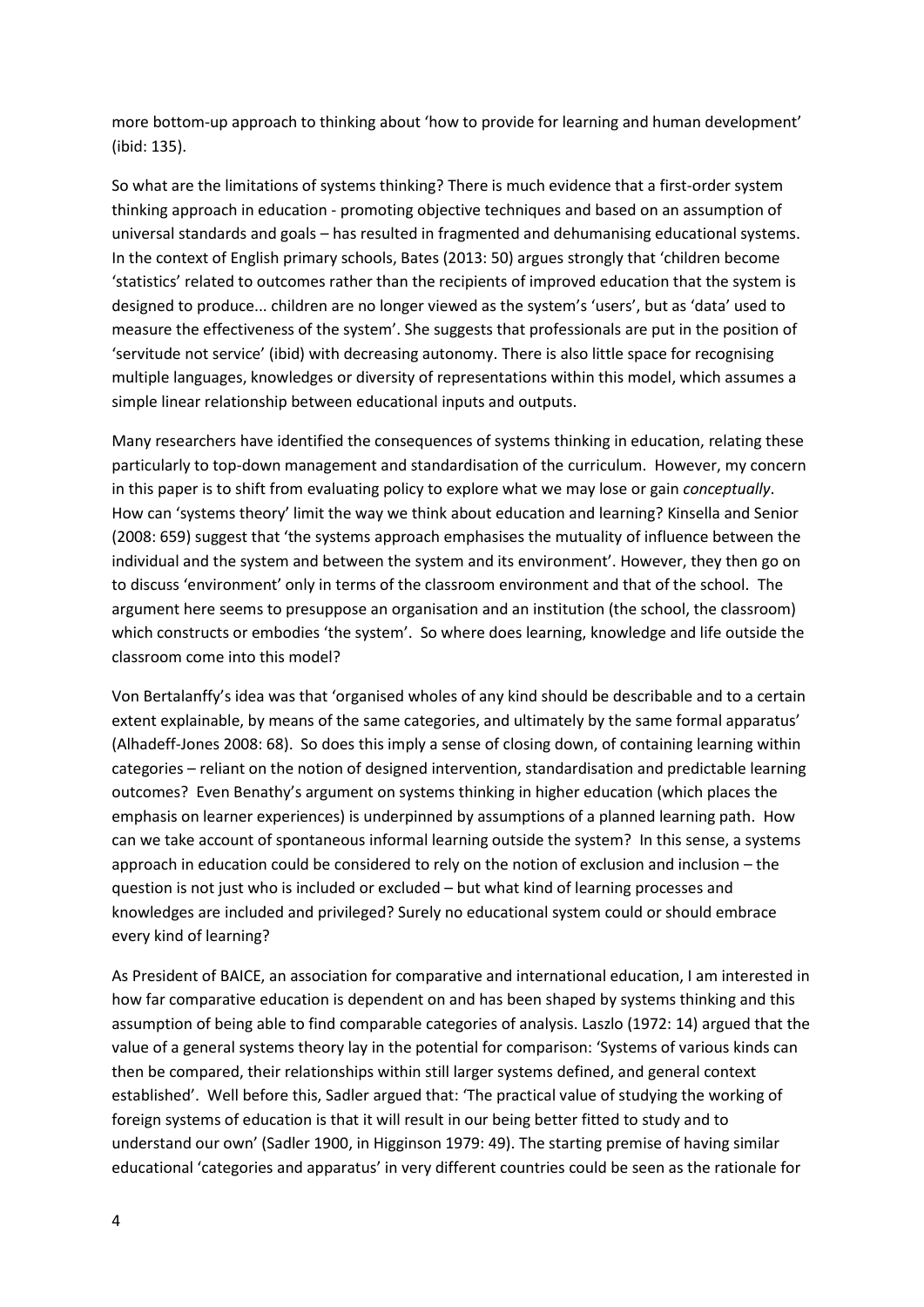comparative educational studies - though as Crossley (2019: 181) argued in his BAICE Presidential Address 2018, 'context is another key concept in the history of our field' which challenges such notions of direct comparability of systems. However, the very meaning of 'system' seems to rely on some sense of boundedness and closure, which has been central within the discipline of comparative education – when education is compared across national borders – yet is increasingly problematic with the convergence of real and virtual worlds and globalisation. If we abandon systems thinking, would the field of comparative education disappear? So what are the implications of systems theory for the way that we think about inclusive education?

## **3. Systems theory and inclusive education**

*I used to go to school. I was even going to take Grade 8 exam… but I got fed up, sitting all day listening to Sir, staring at my books, wishing I was out with my friends. Then one day, my friend came from Addis. She said 'why don't you come back to town with us? Come to Bahir Dar, see the world, earn some money!' It was so tempting… I left, there and then. That was the end of school for me. I thought I'd have a great new life here. An agent helped me get this job as a maid and I started working in this big house… Now I really want to go to the night school. But I haven't started yet. I begged my boss to let me go. It's so difficult. I'm scared of walking in the dark alone. But I have to do it. I'm desperate to finish grade 8… get a job in an Arab country. I just need the grade 8 pass so I can go abroad, get a passport, escape from here…*

### [Abeba, a house-maid in Ethiopia]<sup>3</sup>

You can see what strong hopes Abeba still had for education, despite the terrible experiences she endured as a young girl trying to attend school. Even though school was free, she had had to juggle domestic chores with school attendance and face physical abuse from her family when she was forced into an early marriage. She was desperate to pass her grade 8 school exam so she could migrate. But even now as an adult, she faced similar problems – it is not easy for a live-in housemaid to start again at night school. From her story, we can begin to analyse the barriers she faced in accessing education and how policy makers could address these – this could be seen as the dominant approach to education, informed by 'systems' thinking. I will turn here to consider how systems thinking like this has shaped policy discourses on inclusive education, from the 1990s to the present day.

This year marks the 25<sup>th</sup> Anniversary of the World Conference on Special Needs Education, organised in 1994 by UNESCO and the Ministry of Education and Science of Spain. This led to the Salamanca Statement and Framework for Action on Special Needs Education – which endorsed the idea of inclusive education and has had a major influence on educational policies in countries across the world (Ainscow et al 2019). The Salamanca Statement on 'principles, policy and practice in special needs education' has been seen as a watershed moment, promoting the 'development of strategies that seek to bring about genuine equalisation of opportunity' (UNESCO 1995) and the concept of 'inclusive schools'. Rather than 'educational inclusion' referring only to students with disabilities,

<sup>&</sup>lt;sup>3</sup> This is the first of five dramatic interludes which were performed at the conference by actors from the Mandala Theatre Company, directed by Yasmin Sidhwa. You can watch the full monologue here: [https://www.youtube.com/watch?v=Pq8PeHziMMc&feature=youtu.be](https://eur01.safelinks.protection.outlook.com/?url=https%3A%2F%2Fwww.youtube.com%2Fwatch%3Fv%3DPq8PeHziMMc%26feature%3Dyoutu.be&data=02%7C01%7CA.Robinson-pant%40uea.ac.uk%7C028d156c5e5a40d1a51c08d7afe08b1b%7Cc65f8795ba3d43518a070865e5d8f090%7C0%7C0%7C637171251251876203&sdata=ZNCD0pXZCrooEGyqJhxaFjme7nHOSgtaiRdqqBGECrY%3D&reserved=0). In order to try to recreate the element of surprise and unease when actors jumped up from the audience at the conference, I have decided here too not to introduce these dramatic pieces in advance for the reader. This is in contrast to the usual more explicit 'signposting' and introductory contextualising of case studies in academic articles.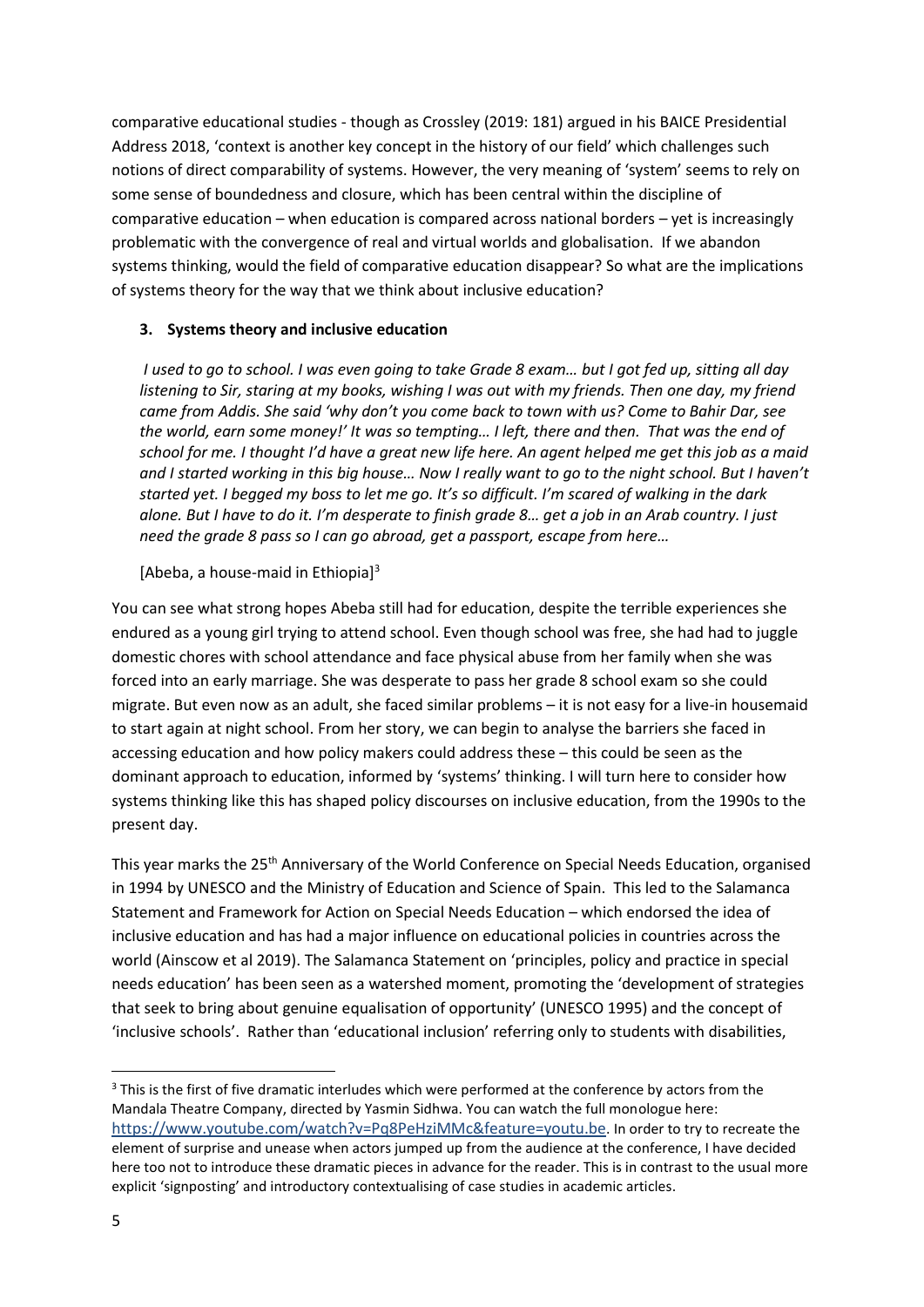the Salamanca report addressed all children 'whose conditions created a range of challenges to school systems'– including children from remote or nomadic populations, children from linguistic, ethnic or cultural minorities and street/working children (ibid). There was a significant shift from the earlier idea that students with disabilities needed expert knowledge in specialist institutions, to considering instead how disability had been socially constructed and could reflect structural inequalities (Slee and Allan 2001).

What had not changed, however, was the framing of inclusive education around systems theory, as these extracts from the second article of the Salamanca Statement illustrate:

'education systems should be designed and educational programmes implemented to take into account the wide diversity of these characteristics and needs'

'regular schools with this inclusive orientation are the most effective means of combating discriminatory attitudes, creating welcoming communities, building an inclusive society and achieving education for all' (UNESCO 1994, article 2)

Looking back to my discussion of systems thinking, these statements can be seen to connect with the aims of the first approach I outlined and are underpinned by assumptions about closed systems – with a search for 'techniques to reduce the complexity of the system to the study of its components' (Alhadeff-Jones, 2008: 68). The emphasis on 'regular schools' and 'educational systems' reinforces the idea in earlier policy statements, for instance in Education for All (UNESCO 1990), that education is synonymous with schooling, children and formal educational institutions. Whilst the Salamanca Statement points to the importance of schools learning to respond to diversity and taking a central role in building 'an inclusive society', there is no recognition here of learning and knowledge outside schools or of adult learning. Perhaps the remit of inclusive education had already become too large within the new concept proposed by the Salamanca statement to look beyond formal education systems and children? Or this may indicate the enduring appeal for politicians and policy makers of conceptualising education as a potentially 'closed' system with simpler solutions?

As Magnusson pointed out (2019: 681) there were significant tensions evident in the Salamanca document – for instance, around 'who is in focus' (whether to focus on Special Needs Education within inclusive education so that it was not overlooked) and the organisation of inclusion with regard to the notion of mainstreaming. He suggested that the 'malleability of inclusive education is not only a matter of local interpretations but also a matter of design' (ibid: 678). It is noticeable too that 'who is in focus' (ibid) rarely includes the adult or non-school youth population in such debates. Over the years, the concept of inclusion has become so broad - particularly when considering overlapping dimensions such as gender and disability - that policy makers have often preferred to concentrate instead on a narrower definition of inclusion as related to disability (UNESCO 2018).

This is not to suggest that 'inclusive education' has always been addressed in terms of a 'closed' or simple system – much research in this area analyses the complexity of factors influencing the proposed cultural changes around inclusion. Reflecting on papers in a Special Issue on the legacy of the Salamanca Statement, Ainscow et al (2019) emphasise that inclusion involves ideological positioning, rather than a simple technical 'fix':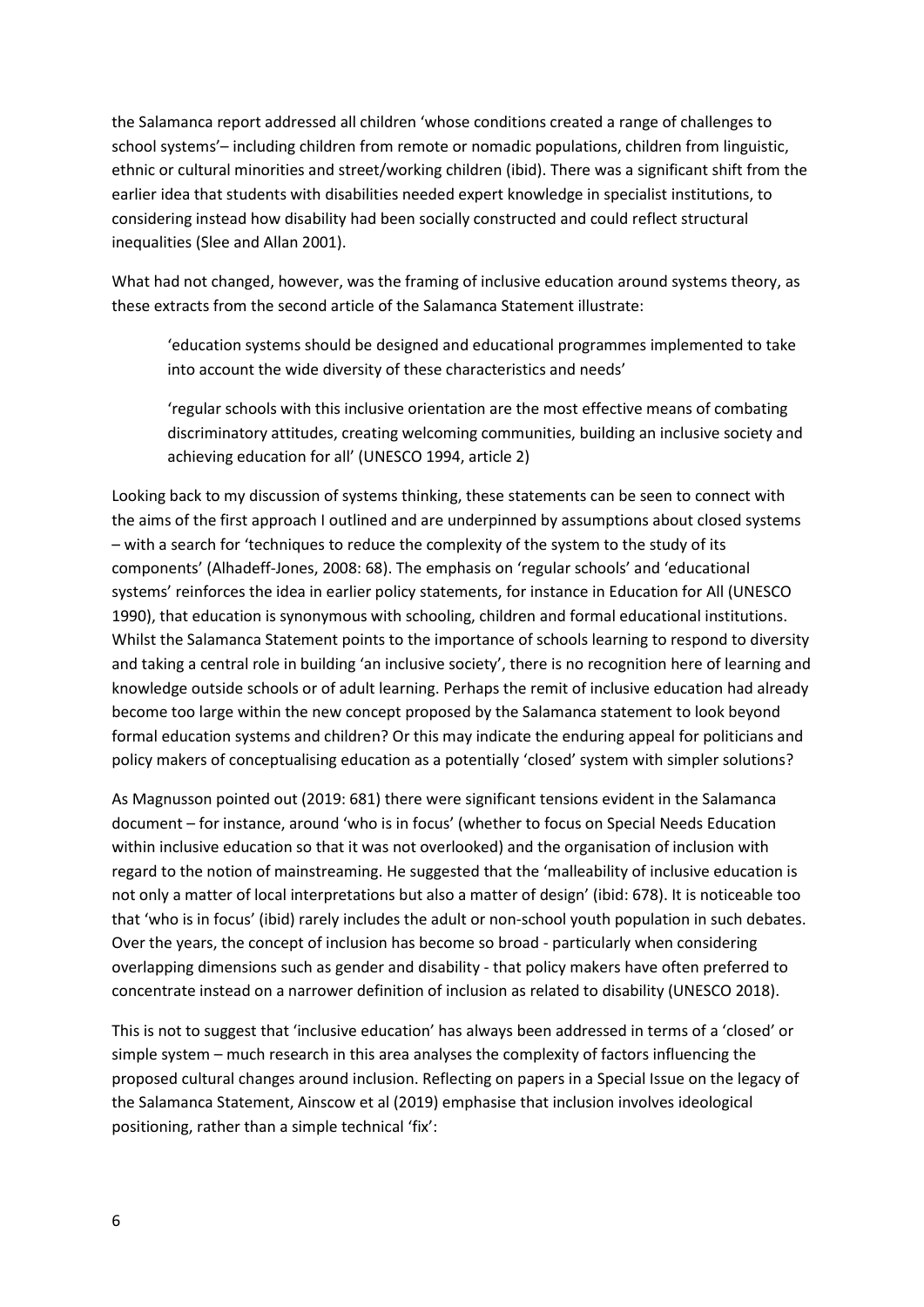'... the promotion of inclusion is not simply a technical or organisational change – it is a movement in a clear philosophical direction. Moving to more inclusive ways of working therefore requires shifts in policy-makers' values and ways of thinking, which enables them to provide a vision shaping a culture of inclusion, through to significant changes within schools and classrooms. And, of course, this has to involve the wider community' (Ainscow et al: 676).

The call here to involve the 'wider community' appears to be for them to support cultural changes within schools and classrooms - rather than for providers to identify and respond to learning practices and priorities in the 'non-school' community. This idea that 'inclusive education is a process not an endpoint' (UNESCO 2018) has helped to shift the focus onto the pedagogical implications and potential for a more 'democratic' education for students. The factors influencing inclusion have been identified as flexible curricula and textbooks that do not promote stereotypes or bias, training teachers how to identify special needs, addressing systemic mechanisms of inclusion such as school fees and redesigning school buildings (ibid). Significantly, these elements are intended to help make a shift from 'integration' to 'inclusion' as a goal – recognising that all too often, the child is expected to change to fit the system, rather than the other way round.

Systems thinking has strongly shaped policy discourse on inclusive education – and has the potential to improve the quality of education provided for many marginalised groups, through schools becoming more welcoming places. But what about policy assumptions – including in the Salamanca Statement – that schools are the main (if not only?) way of addressing discrimination, changing attitudes and promoting new values in the wider society? Where does constructing and engaging with different knowledges and values in virtual and real worlds beyond the school gates come into this picture? Though there is recognition that 'community norms' need to be taken into account, this is often expressed in a negative sense: 'communities with discriminatory beliefs and attitudes can prevent learners from accessing educational opportunities' (UNESCO 2018: 7). Can the relationship between school and communities be seen in different terms from simply that of the providers and recipients of education? An interesting contrast lies in the literature on the concept of 'social exclusion' (see De Haan 2000), which focuses on adults rather than children and challenges the starting assumption in inclusive education that everyone necessarily **wants** to be included. What are the implications of systems thinking for questions around individual choice, voice and agency in education?

These are some of the questions that I will be exploring as I turn to alternative ways of thinking about inclusive education. I will now consider what happens when we take a different starting point from systems thinking for looking at inclusive education. <sup>4</sup>

## **4. Inclusive education: thinking beyond systems**

**i) Being a Woyto<sup>5</sup>**

<sup>4</sup> Each dramatic interlude will be followed by an analysis, based first on systems theory, and then investigated through an alternative theoretical lens on inclusion.

<sup>&</sup>lt;sup>5</sup> See the video of Mrs. Ansha's and Mr. Getenew's performance at [https://www.youtube.com/watch?v=2x6kkzaqnDA&feature=youtu.be](https://eur01.safelinks.protection.outlook.com/?url=https%3A%2F%2Fwww.youtube.com%2Fwatch%3Fv%3D2x6kkzaqnDA%26feature%3Dyoutu.be&data=02%7C01%7CA.Robinson-pant%40uea.ac.uk%7C028d156c5e5a40d1a51c08d7afe08b1b%7Cc65f8795ba3d43518a070865e5d8f090%7C0%7C0%7C637171251251891143&sdata=dtAdAnS8yxEBuJuregXUvppqmgl%2FBCumlcJFuXQKLh8%3D&reserved=0)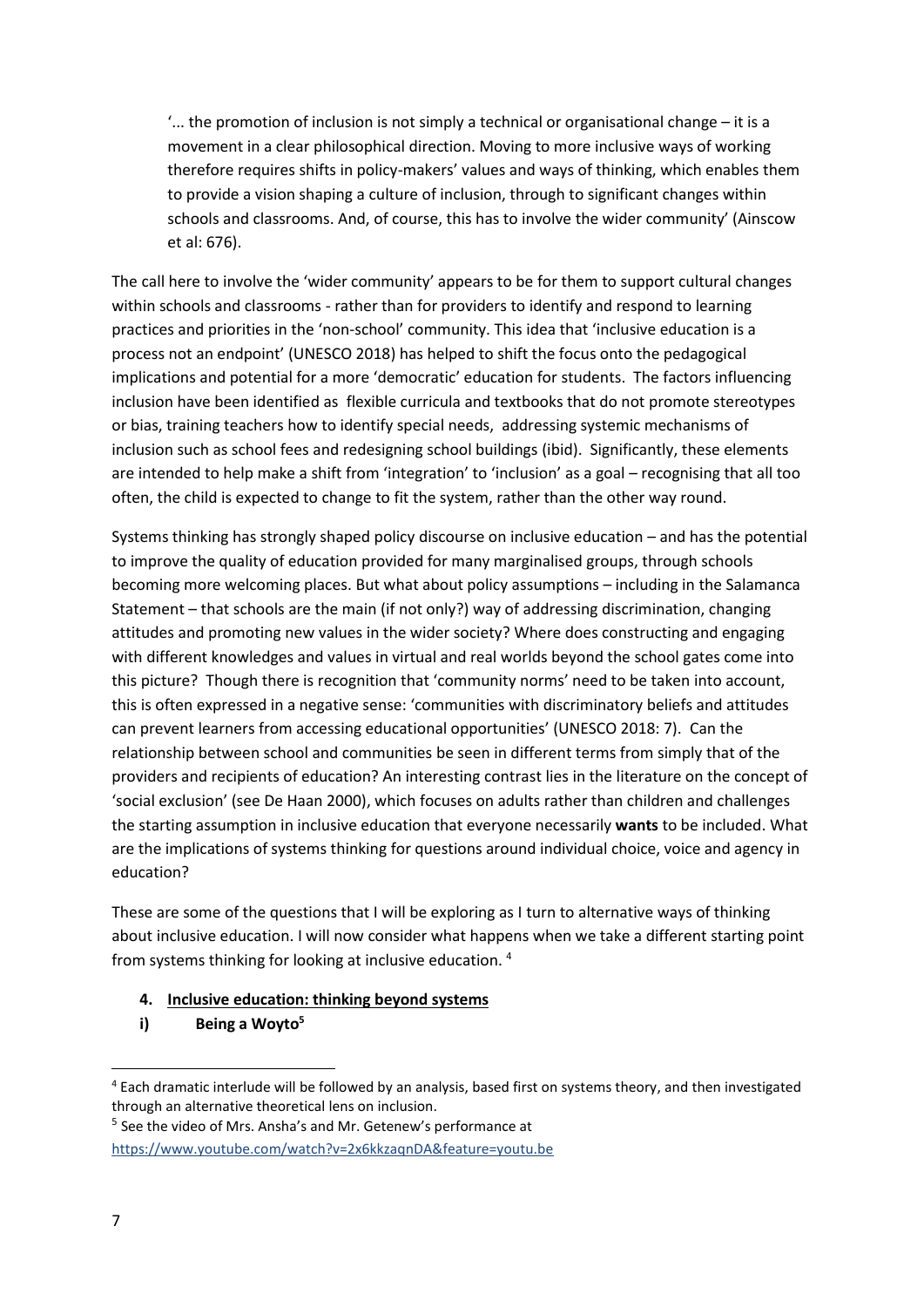*"Don't spend all your money in one day like a Woyto"*

*"She's quite pretty – if only she wasn't a Woyto"*

*"They've got tails… they came out of the lake… disgusting, eating hippo meat!"*

*We used to fight everyone who called us Woyto if any one of us was called Woyto. One day, I was walking along the street and a stranger came up. He was visiting our town. He asked me to show him where the Woyto live; he promised to give me birr, money, for showing me one. He asked "do the Woyto have tails? Is it true they have no arms and legs, and move like reptiles? What do they really look like?" I was so angry. I could hardly speak. I took him to a place near the bus station. There were several of our people who sit together and make baskets. I showed him. "You see we're not made up of tree barks. We're not some kind of water creatures. Just like you, Allah created us. We're just like you." He was ashamed and tried to calm me down. He gave me 300 birr.* 

*But things are changing now. The young people don't get angry about being called Woyto. We have nothing to be ashamed of; so we don't care what others say about us. Now, I like the name Woyto. People call us so… but they are ignorant.* 

### *Spoken by Mrs Ansha (a member of the Negede-Woyto community in Ethiopia)*

*They're not interested in education. There's nothing we can do. In the local school there's such a high rate of absenteeism and dropout. The teachers and directors don't want to stay long in that school. It's too difficult. They fill in transfer forms as soon as they get there. They say "How can I discipline a Woyto child?" They're too wild. So different from us. When they're educated, reach a certain level and get a job, they don't identify themselves as Woyto. They don't go back to their community again.* 

## *Spoken by Mr. Getenew (a local education official)*

We have just heard from Mrs. Ansha what it is like to be a Woyto in Ethiopia, to be despised by society and treated as sub-human. Even the school and the district education officer Mr. Getenew did not welcome them there. From a systems thinking perspective, we could consider how the school could adjust their usual structures to fit the Woyto children, perhaps operate a shift system or turn a blind eye to irregular attendance? At the time of the Derg regime in the 1970s $6$ , Government policy supported the Woyto community, giving them land and encouraging the children to go to school. But inside and outside school, there was still discrimination. Even the teachers made fun of them and still today they made Mrs Ansha's son clean all the toilets when she couldn't pay the school fees on time. Systems thinking may lead us to consider change, how schools can tackle this kind of social exclusion and make the Woyto children feel welcome in a safer environment. In an article on inclusive education, for instance, Ainscow and Sandhill (2010: 405) discuss research on the characteristics of schools with an 'inclusive culture', such as 'some degree of consensus amongst adults around values of respect for difference'. But can such cultural changes be initiated through an education system in isolation?

Let's take an alternative lens on this story – that of 'culture' and intercultural communication theory:

<sup>6</sup> The Derg, meaning 'committee' in Amharic and officially named the Provisional Military Government of Socialist Ethiopia, ruled Ethiopia from 1974 to 1987.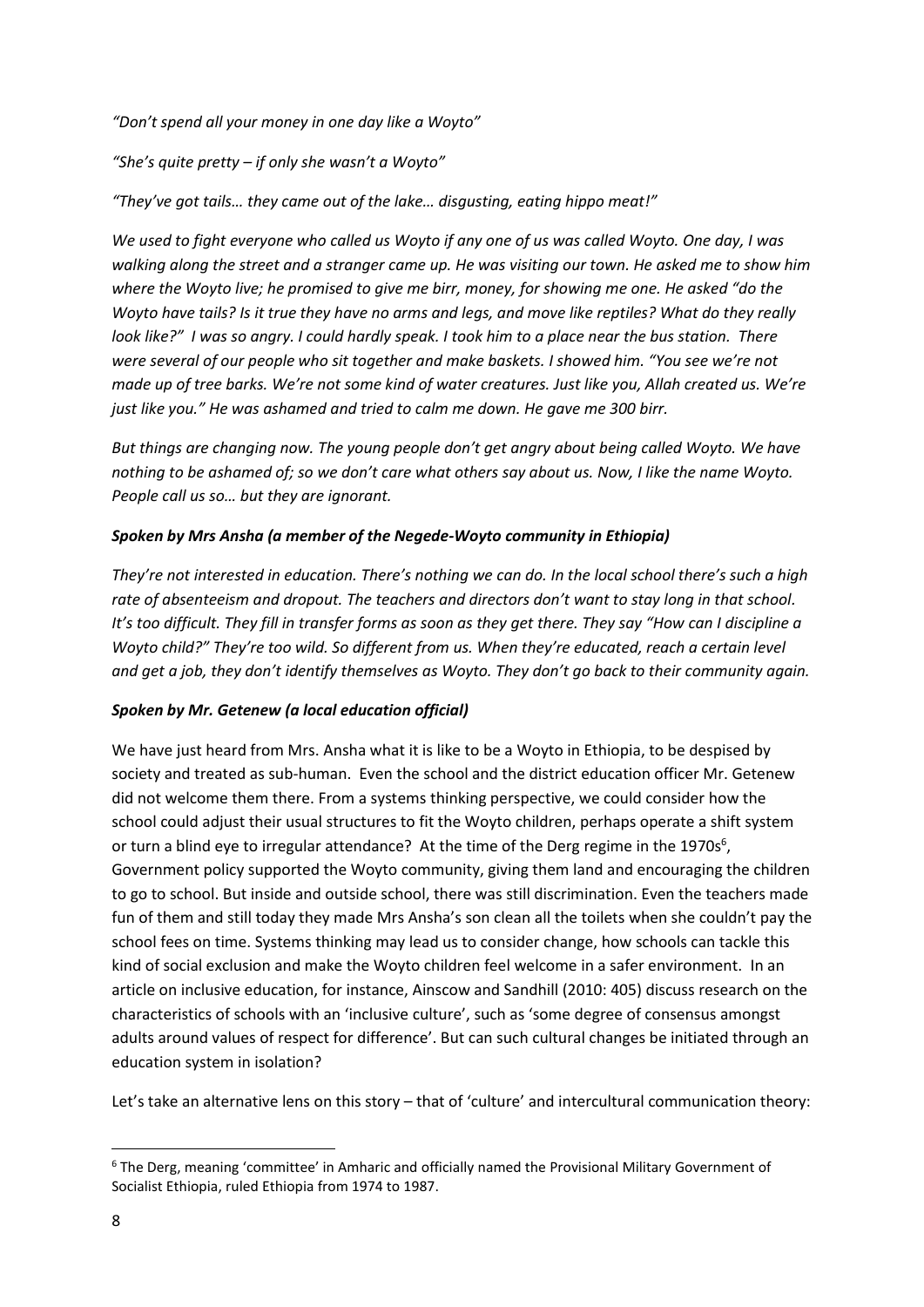'Terms of cultural engagement, whether antagonistic or affiliative, are produced performatively… the representation of difference must not be hastily read as the reflection of *pre-given* ethic or cultural traits set in the fixed tablet of tradition' (Babha 1994: 2).

Taking this concept of culture as performed (rather than 'pre-given') into the discussion of inclusive education can help us to explore the binaries of us/them in Mrs. Ansha's story. We can see the processes of 'othering' in society continue into school and even infuse the discourse of educational providers like Mr. Getenew. Mrs. Ansha described an event on the street, where she challenged the visitor's stereotyped ideas about Woyto people, and possibly provided a source of informal learning about his own prejudices. This is also inclusive education, but not in a school and it is not planned! Taking an intercultural lens can help us to 'understand how and when culture plays an active role in shaping and influencing our meaning-making endeavours' (Sarangi, 1995: 26) – and individual intercultural encounters like Mrs. Ansha described can be as significant as formal curricula. In her research in India, Singal (2019: 832) noted similar 'othering' processes when teachers described children with disabilities as a specific type of group, saying for instance: 'But God has gifted everyone with some quality. They might be different from us. They too have divya (divine) powers. That's why they are called divyang and I have felt this'. Learning to deconstruct stereotypes and recognise cultural othering in society are essential steps towards inclusive education. But can such learning processes be valued and promoted within a 'systems' approach?

Mrs. Ansha's account of how young people are now reclaiming their identities as Woyto – that they are even proud of their name – challenges the dominant idea of culture as static and essentialised. The notion in policy discourses of communities as resistant, as obstacles to education, is often built on an essentialised view of 'culture' as fixed, a barrier to progress or development (see Hofstede 1991). By contrast, Holliday (1999: 237) suggests that a ' "small culture" approach attempts to liberate "culture" from notions of ethnicity and nation'. For Mr. Getenew, success in formal education meant the chance to leave behind the Woyto cultural identity – an escape not only from poverty but also from their indigenous identity and cultural practices. But Mrs Ansha described a process of changing attitudes – again significantly taking place beyond formal education – where young people were joining together and taking pride in their name as Woyto, and conveying this to their elders. Yet this process of learning and empowerment seemed to be taking place despite – rather than because of - the education system.

Moving away from a closed or the first approach to 'systems thinking' can enable us to explore how changes are taking place through informal learning and intercultural encounters outside formal institutions. Rather than starting from the question of how to include the Woyto in the education system, we can investigate processes of cultural essentialising and change. This raises questions about whose culture 'counts' and is valued in society (and schools), how cultural changes are taking place through informal and intergenerational learning (in this case, younger people seem to be challenging the established stereotypes of Woyto as 'something very bad and ugly'). Once we move away from closed systems thinking in particular, the assumption that schools are the most important way to initiate cultural change – such as promoting peace education materials to tackle tensions between different ethnic groups in areas of conflict – has to be revisited. The next section introduces my second alternative lens on inclusive education.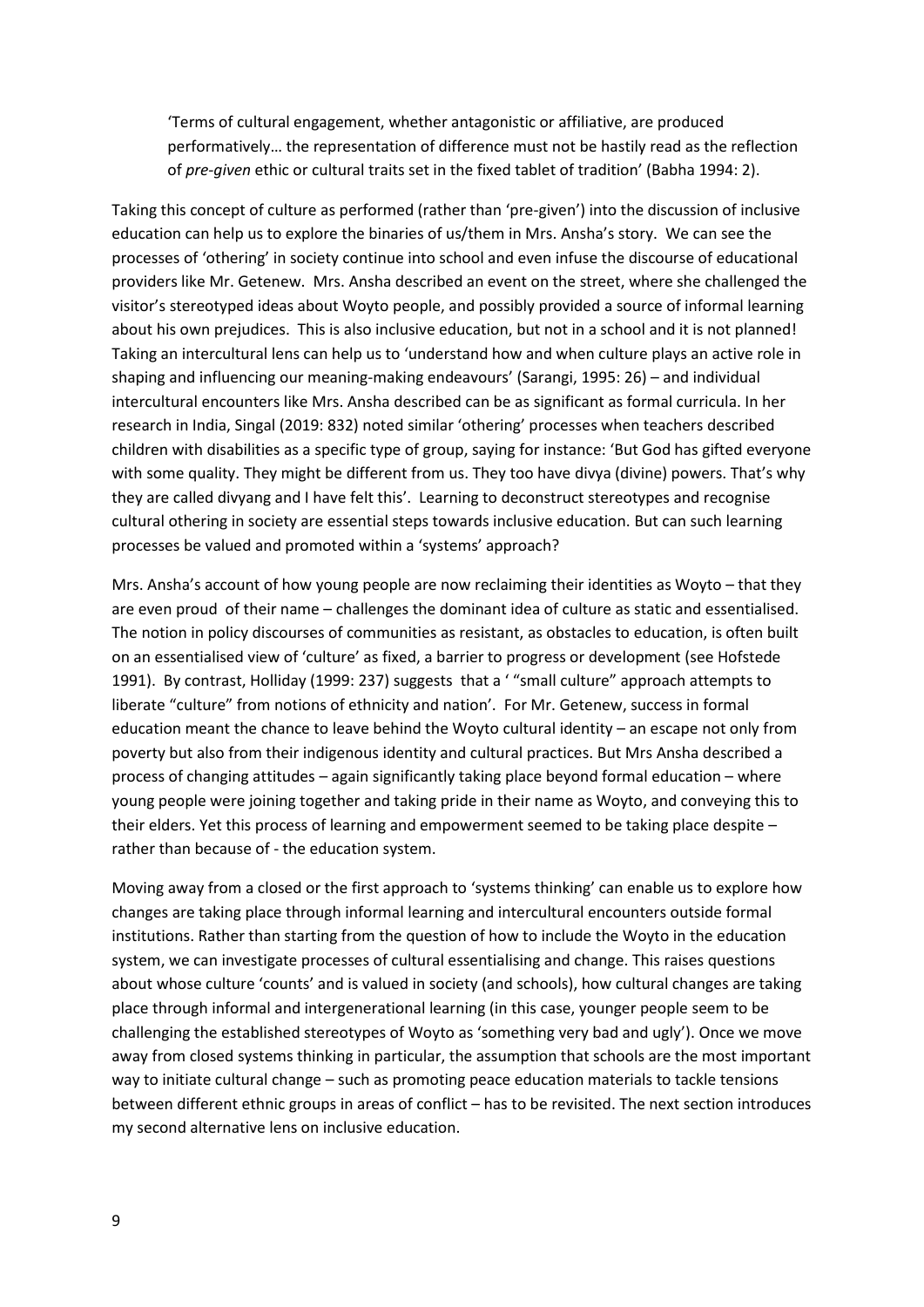## **ii) A letter to the Minister of Education in Nepal<sup>7</sup>**

*Dear Government of Nepal Minister, Hasn't our constitution declared multilingual policies? But today when I go into school, I only hear students being taught in English Let me start by telling you the story of girl named Gyankumari She lives in a village far away in the Far West of Nepal With her hair neatly combed into two plaits, she goes to a school 45 minutes walk away from her home Gyankumari loves learning. She is always the first one to enter the class Even inside that stuffy classroom of grade 2, where five children share a bench, she loves being a student.*

*One day, Gyankumari's parents decide they should move to Kathmandu They left with hopes of more money, better jobs and a stability that the Far Western states couldn't offer There, Gyankumari was admitted to a community school The school was recently declared an English medium school Gyankumari spoke Hindi, Nepali and Tharu… but not English*

*My dear minister, I know you're wondering too. Will Gyankumari lose her spark and love for learning?*

*My dear minister, Gyankumari is not alone There are many Gyankumaris in Nepal A child who has been speaking Tamang or Limbu all her life And suddenly expected to learn in a language she's never spoken before. Gyankumaris who can't join in or even follow what's going on in their classroom*

*But we need to start talking about them – now.* 

*From a student*

This letter gives a vivid insight into the issues faced by teachers and students in an education system where multilingualism is seen as a problem rather than a resource, and describes what happens when a top-down language policy is imposed on schools. How do teachers deal with a situation where children are unable to understand the language of instruction? The full letter (see video clip) relates how the teachers resorted to rote learning, getting students to chant in unison, and even fining anyone who spoke their mother tongue rather than English. Gyankumari struggled to retain her 'love of learning' when she could not see the relevance to her everyday life (as she did in the village) or even understand what is going on in the classroom. Maybe the school should adopt a bilingual or multilingual language policy, require teachers to take in-service training and develop an

<sup>7</sup> See the video clip at: [https://www.youtube.com/watch?v=EKgu-G8vWqQ&feature=youtu.be](https://eur01.safelinks.protection.outlook.com/?url=https%3A%2F%2Fwww.youtube.com%2Fwatch%3Fv%3DEKgu-G8vWqQ%26feature%3Dyoutu.be&data=02%7C01%7CA.Robinson-pant%40uea.ac.uk%7C028d156c5e5a40d1a51c08d7afe08b1b%7Cc65f8795ba3d43518a070865e5d8f090%7C0%7C0%7C637171251251881182&sdata=QkeVBRo3351HFhesv1U7F76Q4m%2FeAD0yqfUEkFlMF9w%3D&reserved=0)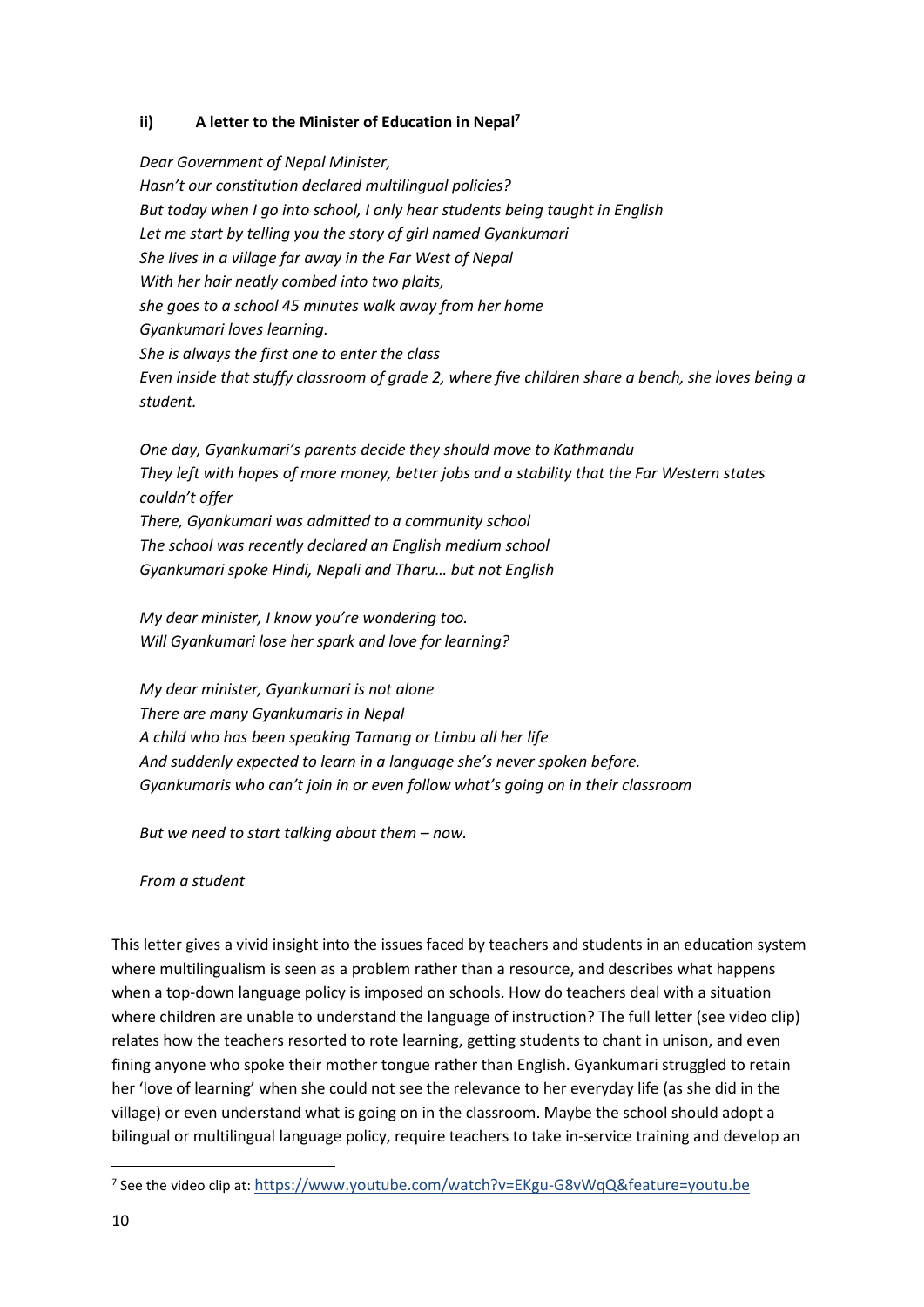inclusive culture based on trust and respect rather than punishing students for speaking in their own language. These could all be responses from a systems perspective.

However, like the Woyto story, this letter brings up larger questions about whose knowledge and whose language counts most (in this case, English)? An 'ideological' model of literacy (Street 1984) draws attention to relationships of power, identity and inequality that are constructed around and through literacy and language. Recognising the dominance of 'schooled' literacy (i.e. literacy practices associated with formal educational institutions and programmes, often in official languages or English), Street (1993) proposed the concept of multiple literacies with differing values according to context and a continuum rather than a divide between orality and literacy. Building on these ideas, researchers and policy makers have developed a 'social practice' or 'situated' (Barton et al 2000) approach to literacy which recognises that throughout our lives we are all learning new literacy and oral practices, whether inside or outside a classroom. The notion of 'multiple literacies' draws attention to multilingualism and multimodality, providing a way of analysing diverse literacy practices, including indigenous literacy practices and digital communication.

When viewed through this lens, the issues around language and identity implicit in this letter can be seen to be embedded in and perpetuated through wider global relationships of power – beyond the school and classroom. Within Nepal, the Far West (where Gyankumari lived) is often regarded as the least developed or 'backward' region with few economic or educational opportunities (Mahat 2018). The story of Gyankumari's move is not just about changing school but also around different influences on education, as parents see languages of power – particularly English, but also Nepali in some contexts – as offering the chance for social mobility and migration. Though the education provided in Kathmandu was dull and incomprehensible to Gyankumari, her parents may have welcomed the chance to access an English medium education previously only possible in fee-paying private schools. Though this might be seen as the opposite to creating an inclusive educational culture - for Gyankumari's parents this could be a first step towards inclusion in an English-speaking community in Nepal, with the associated cultural and economic benefits. From a gender perspective, in Far Western Nepal, women are less likely to have learned English informally than men due to relatively limited mobility and fewer opportunities for formal work or migration. Participation in an English-medium school could be seen by many girls as a chance to catch up and as leading to empowerment in spheres beyond education.

Moving away from systems thinking can lead to investigating language and knowledge hierarchies within local communities and their relationship with formal education. Which languages are people (adults as well as children) learning, speaking and using in their everyday lives and how are their educational aspirations connected with language? For Gyankumari, the question of language was connected with knowledge too, and whether the knowledge and skills she learned outside school on her walk home, was valued or recognised in the classroom. How far is it only a question of bringing indigenous knowledge into the school curriculum – or rather about addressing broader power relationships between school and home? Could an 'open' systems approach promote different knowledges?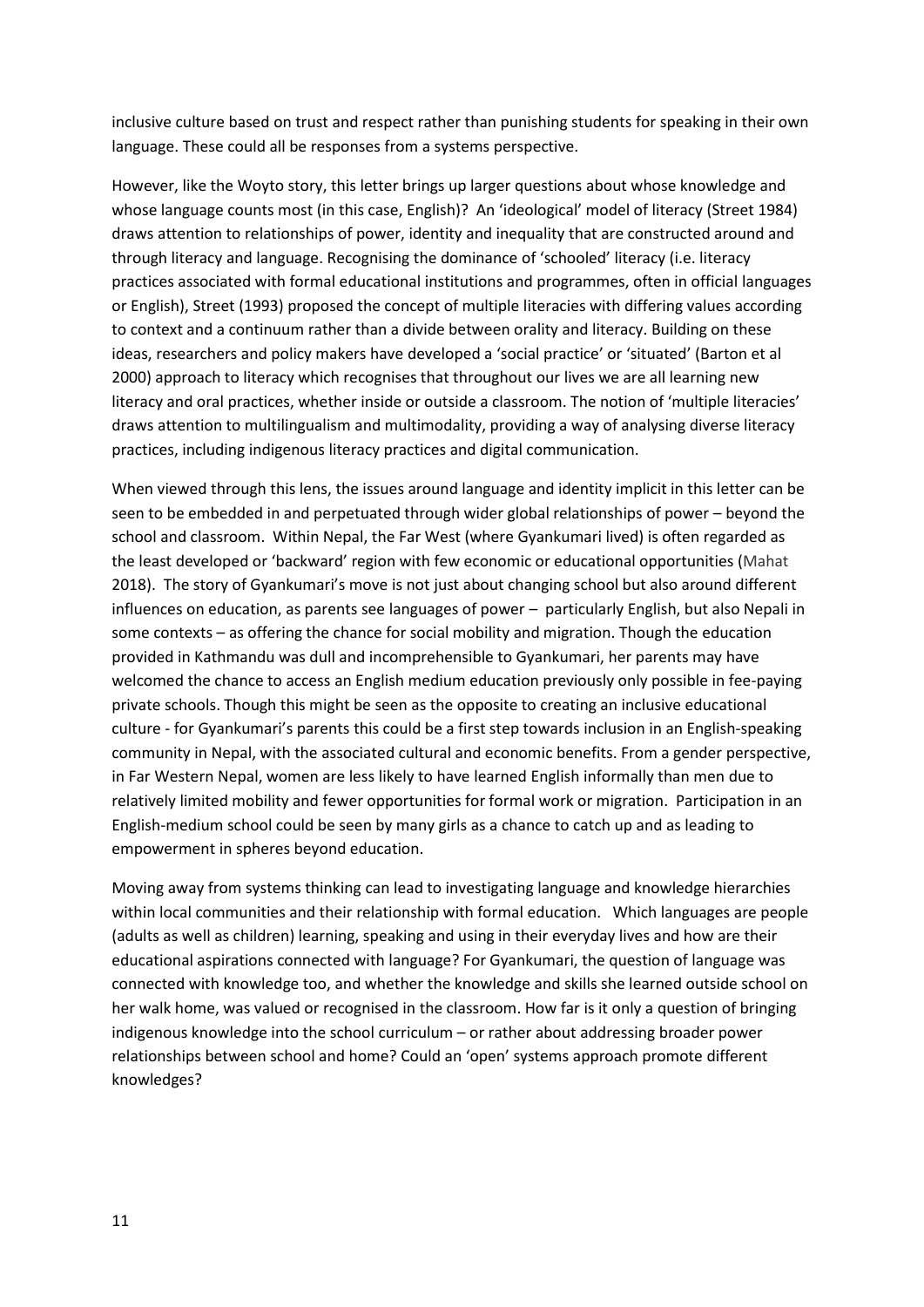## **iii) A dialogue between women farmers in rural Philippines<sup>8</sup>**

## *Maring: Uy! Elna, Kamusta?*

*Elna: I'm okay! Just back from town. So where have you been? Maring: Another training, in the council hall. I'm really interested in these seminars. There's so many ideas about how to earn money. New ideas… Like running a pig business. Elna: Not pigs again…*

*Maring: I was thinking… if they give us a native pig, we could feed it just with leaves. We wouldn't have to buy any special feeds. So this seminar should be a good one. They said they'll give pigs to everyone who comes!*

*Elna: Pigs? Are those the same pigs they promised to give us last year?* 

*Maring: That was a year ago and still not a pig in sight! They told us if the pigs of the first batch give birth, they'll give us our own pigs. My hubby spent two weeks digging up a hole near the toilet for our pig. But we still haven't got one...* 

*Elna: You know what these trainings are like! They're full of promises.* 

*Maring: We have to go anyway. If you're on benefits, there's no choice.*

*Elna: Waste of time then. We just sign our names, then go home. Come back in a few weeks' time. They tell us to start up a business and make it work.* 

*Maring: I don't know… I wish they'd listen to us. Give us trainings we really need! Remember when we had a seminar on dish washing?*

*Elna: How could I forget it! As if 50 years of washing dishes isn't enough to make me a master dishwasher! That's when I thought I'd go for the camote chips instead. I just copied what they showed us! There wasn't any real training. They just showed us and we had to copy it. I bought 10 kilos of camote (sweet potato) from my brother-in-law. Then I copied what they taught us the next day.* 

*Maring: And did it work?*

*Elna: They told us we can sell each pack of chips for four pesos. Then when our business grows, we can even sell them in another country. The trainer… he was someone from our place. When we asked questions, he didn't answer. I think he didn't want to let on what was in the chips*

## *Francisca, a social worker working with the women:*

*I always wanted to be a social worker. We grew up poor too. That's why I'm a social worker. Now I'm in charge of the training and education section. Trainings for women farmers. Like our Family Development session. Training every month… on important things, like knowing yourself, managing stress, managing their money. Different things. I like it but it's not easy. They're always asking for capital. They're not interested in anything else. They have learn to stand on their own two feet. We're here to help them, but we can't give everything. You can see they just come for the 500 pesos. They're there but not listening. They just want to get rich quickly.* 

Elna and Maring, two farmers in the Philippines, did not think much of the training they were given by local government. Here they were talking about inclusion and 'systems' for adult vocational training, rather than children's schooling – but are the issues any different? Like Gyankumari, Elna

<sup>8</sup> [https://www.youtube.com/watch?v=PQ3hlwkHOWk&feature=youtu.be](https://eur01.safelinks.protection.outlook.com/?url=https%3A%2F%2Fwww.youtube.com%2Fwatch%3Fv%3DPQ3hlwkHOWk%26feature%3Dyoutu.be&data=02%7C01%7CA.Robinson-pant%40uea.ac.uk%7C028d156c5e5a40d1a51c08d7afe08b1b%7Cc65f8795ba3d43518a070865e5d8f090%7C0%7C0%7C637171251251886165&sdata=PqN%2BlXjxvCMAeaG9WWo01baTpbMdhRoqkkFSgC%2B1Zdg%3D&reserved=0)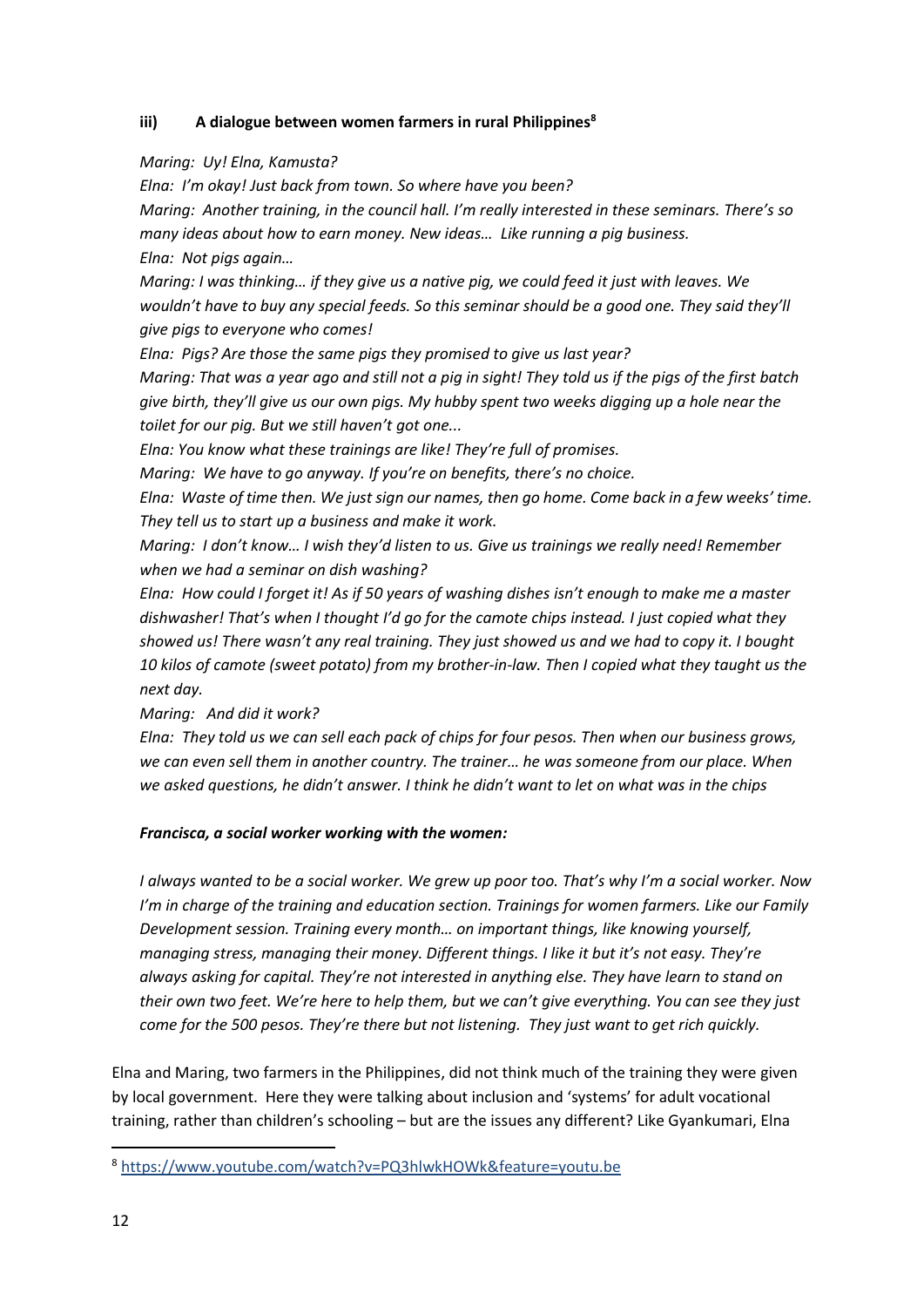and Maring did not find this kind of education useful. They say it's not 'real training', just demonstrating how to make camote chips without any hands-on guided activity. More importantly, no one had ever asked them what sort of training they would like nor recognised how precarious their livelihoods were, renting land, lacking capital to set up a new business. From a systems thinking perspective, the programme was unsuccessful because it was not designed around women's needs and situations – they lacked monetary support and there was no consideration of the resources they would need to make a successful business.

We can see the gap between Elna and Maring, and the social worker, Francisca. Although Francisca was from a similar background originally, she was now in the role of 'provider' and the hierarchical relationship can be seen as similar to that of teacher/student in school. What is striking here is the us/them discourse – in the way the women talked about the trainer, but also how the trainer talked about the trainees. She dismisses the women's concerns as always wanting to get money rather than training. She believed she knew what kind of training they needed – soft skills like 'knowing yourself'. This seems to be an example of a top-down approach to providing vocational training within a rigid system which does not have space to adapt to women's needs and aspirations. What comes across too is the commodification and ritualisation of training here – a perspective shared by Francisca and the two farmers. I have seen and heard so many participants elsewhere in the world discussing training programmes in similar terms of what allowances/financial benefits are offered (including in Nepal (see Robinson-Pant 2001) and during ethnographic fieldwork in Kapilbastu district this year).

Let's take the lens of informal learning to look at this situation. Informal learning has been defined as resulting 'from daily life activities related to work, family or leisure. It is not structured (in terms of learning objectives, learning time or learning support) and typically does not lead to certification. Informal learning may be intentional but in most cases it is non-intentional (or 'incidental'/random)' (EU 2001, as cited in Colley et al 2003: p 25). It can however be problematic to think of informal, formal and non-formal learning as discrete categories and disregard, for instance, informal learning that takes place in formal schools (particularly the hidden curriculum). Informal and formal learning can be conceptualised as 'lying on a continuum ranging from accidental/incidental learning, through task-conscious learning, through self-directed learning to non-formal and formal learning' (Rogers 2014: 5). The training that Elna and Maring described can also be seen as involving formal, nonformal and informal learning.

As adults, we often learn new skills and knowledge informally – if we want to learn how to use a new App on our phone, we might ask a friend, read about it online, mess around ourselves, but we are unlikely to sign up for a course. This is exactly the process that Elna described when she tried to make the camote chips after the seminar. She did not find the trainer's idea of leaving it in the sun worked, so she experimented and found she had to fry them straightaway. Her criticism of the trainer was partly that he did not answer their questions and he ran the session in a more formal way, just demonstrating the technique for them to copy like school students. 'Training' here can be seen to be shaped by the formal education sector – adult women are put in the position of students in a classroom, the topics and session structures are pre-determined. From Elna and Maring's frustration at not being allowed to ask questions, it seemed as if the interaction in the camote seminar is similar to that of a school classroom with the trainer positioned hierarchically as 'expert'. Inclusive education here related not to whether or not the women could come to the training – they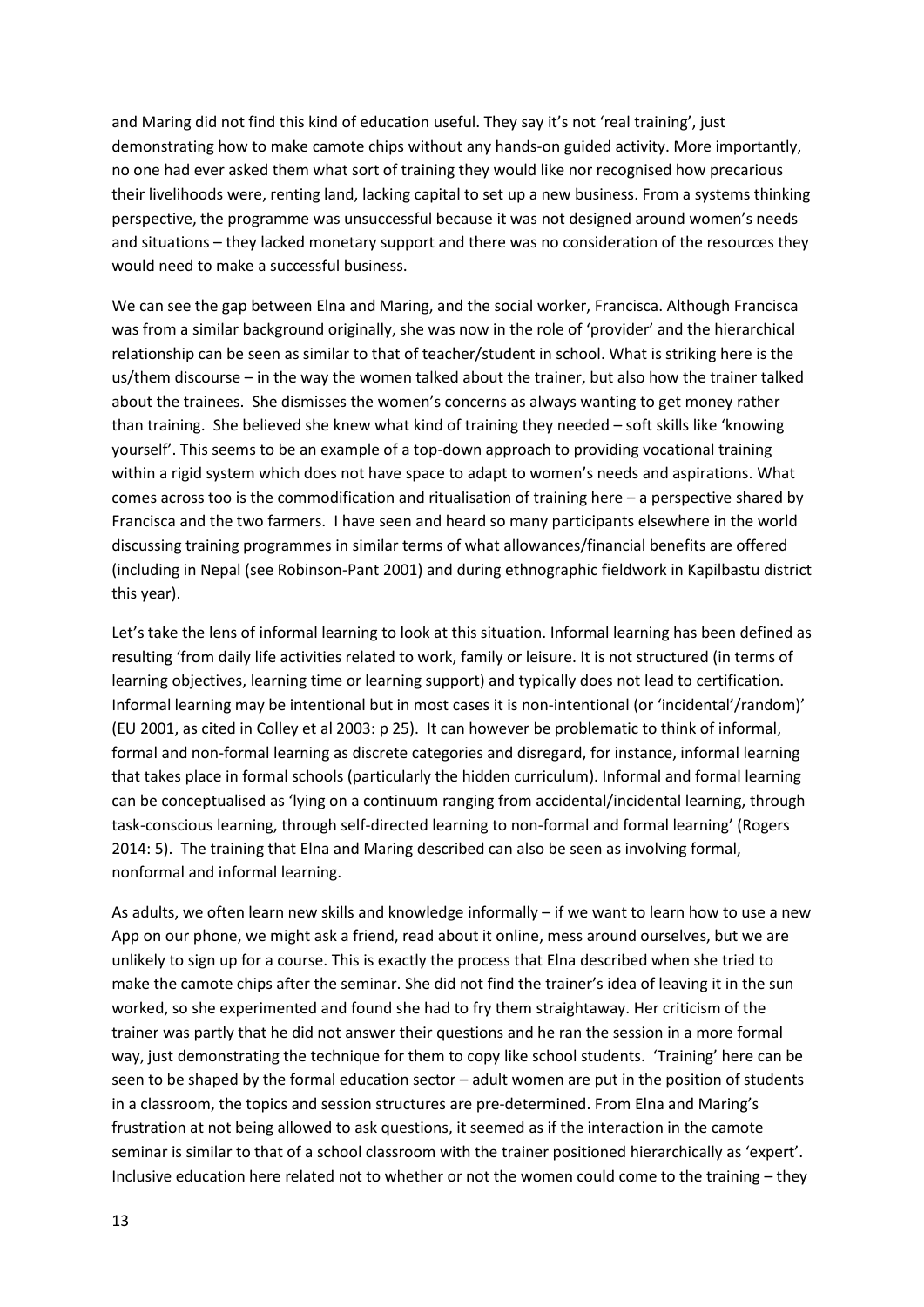had to – but whether the trainer recognised and built on their current informal learning and 'funds of knowledge' (Moll et al 1992) in farming and running agricultural businesses.

Moving away from a 'closed' systems thinking approach on the training programme to consider informal and everyday learning practices, providers could start with women's current livelihood activities and the ways in which they gained those skills (such as marketing vegetables and sharing ideas with each other, as Elna and Maring do here). The questions that arise are not just 'what should they learn?' but 'how can they learn best?' Researchers have found that individualised and holistic support (including access to capital) is an effective approach to practise agricultural extension (Rogers, 1993, Robinson-Pant 2016) – starting with a livelihood activity, such as rearing pigs, and teaching literacy or numeracy skills as and when they are needed ('embedded' skills development). Exploring informal learning – the 'trial and error' approach that Elna described here – can provide an alternative to analysing how to integrate indigenous knowledge and skills into a preplanned curriculum.

# **iv) The story of a housemaid in Bahir Dar, Ethiopia<sup>9</sup>**

### *Hirut*

*I've always wanted to go to school. Back then, people used to say, 'what's the point of educating girls?' It wasn't normal for us to go to school. Mum didn't go to school, so I didn't go either. My mum died when I was 11. So I came to live with her sister here. That's when I started working. She didn't have enough for herself, let alone me. So I started work on a building site.*

*I was an assistant plasterer and mason. There was a lot of work there…. very hard work, exhausting. Once I saw a lady on the building site giving out tools, registering everyone. She didn't do any hard work. No one touched her; no one harassed her. I thought if I'd got grade 10 exam, I could work like her. So I joined the night school.*

*It's so hard if you've never been to school. It's not easy. Studying at night. Lifting cement all day and then school every night… I used to fall asleep in the class. I was so hungry and tired. I didn't understand much what was going on and the teachers made fun of me. "Wake up! Don't you come here to learn? Why are you asleep?" Then the whole class used to laugh at me. I left the night school at grade 4. Even then I didn't learn to read and write; I only learnt the numbers.* 

*I feel annoyed I'm not educated. It's embarrassing. When men ask me out, I'm ashamed to say I've never been to school. Once, an educated man working in a government office asked me to get married. I said no. I thought he'd hate me once he found out…. if one day he got angry and called me "uneducated, illiterate, and denkoro, deaf, stupid". But three months ago, you wouldn't believe it, I got married. My husband is grade 10. I told him straightaway I hadn't been to school. He just said "it's not a problem. The main thing is what you're like; not whether you've been to school or not".*

<sup>9</sup> [https://www.youtube.com/watch?v=6zwqH0tWWMo&feature=youtu.be](https://eur01.safelinks.protection.outlook.com/?url=https%3A%2F%2Fwww.youtube.com%2Fwatch%3Fv%3D6zwqH0tWWMo%26feature%3Dyoutu.be&data=02%7C01%7CA.Robinson-pant%40uea.ac.uk%7C028d156c5e5a40d1a51c08d7afe08b1b%7Cc65f8795ba3d43518a070865e5d8f090%7C0%7C0%7C637171251251896117&sdata=vYlvPTkcEgYvPsDC03p149IhEfKVaeT2DiZ0R5%2BdNAU%3D&reserved=0)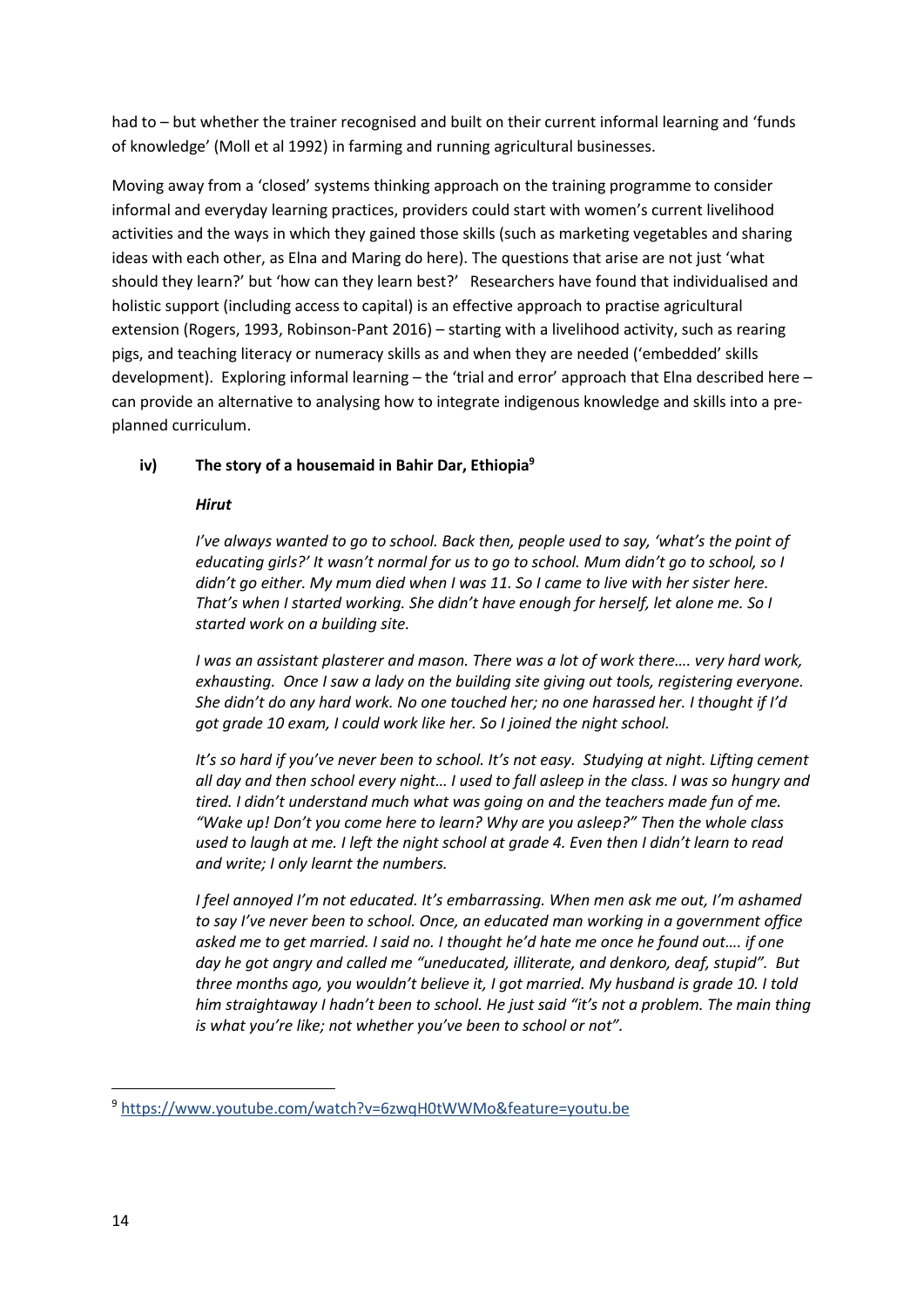What strong hopes Hirut had for education! We heard how she was unable to go to school as a child and now as an adult (just like Abeba earlier), it was just as hard to attend night school. But for them both, education and formal certificates offer an escape from abuse, poverty, and even being looked down on because they are illiterate. Hirut envied the educated women who no longer had to do manual labour or work as housemaids.

From a systems thinking perspective, we could ask how the educational system could better support women like Hirut to continue their studies. We could also consider how both work and the adult education on offer perpetuated gendered relationships of oppression. Hirut had suffered from abuse in her workplace and had little control over her life. When she managed to attend the night school, she found such an unwelcoming atmosphere and was spoken to as if she was a child. The teachercentred approach seemed very similar to a school classroom. However this time, she was determined to get through the course, believing so strongly that educational qualifications would offer a gateway to new opportunities.

But this story is more than an example of exclusion from an educational system. As with the farmers in the Philippines, we can take the lens of informal learning and situated literacy to look at the skills and knowledge that Hirut learned informally in order to survive. She described the challenges of not having functional literacy skills – getting her friends to help when she had to keep records of expenses in the house where she worked. The stigma and shame of being called 'denkora', an Amharic word that means 'deaf and stupid' and often used to ridicule nonliterate people, stopped her telling her employers that she could not read and write. But she learned to use her mobile phone through recognising the numbers and using them to record contacts. Her friends helped her to do this. So, literacy for Hirut was also about peer learning, learning to do something when she needed to, rather than sitting in a classroom. But the night school offered a chance to go beyond that – as literacy was also about the status of being educated, and her own identity, even who she felt she could marry. By looking at what literacy meant in this community – beyond the functional aspects of keeping accounts or replying to texts – we can understand more about why Hirut would go to such lengths to access formal learning. Though Hirut had learned to use a mobile phone through sitting with her friends, she aspired to the symbolic value of literacy as schooling.

Looking at the story through the lens of literacy as social practice involves exploring the meanings of literacy for women like Hirut, and the differing values of different literacy practices (mobile phone texting, writing school exams, keeping accounts, filling in bank forms) in this specific society. The most immediate policy questions might be 'how can women who missed out on schooling best learn to read and write or catch up on the exams they missed? Is night school the best place?' However, taking into account relationships of power and the symbolic aspects of literacy, the question of how best to learn functional literacy skills seems too limited and overlooks issues around identity and social change. We can also consider the broader question of what are the policy implications of changing literacies - including the increasing use of digital literacies - for everyone in this community?'

#### **5. Inclusion beyond the school gates**

These questions about educational inclusion and understanding the aspirations of young people arise not just in Ethiopia or Nepal or the Philippines. The final performance in my plenary lecture was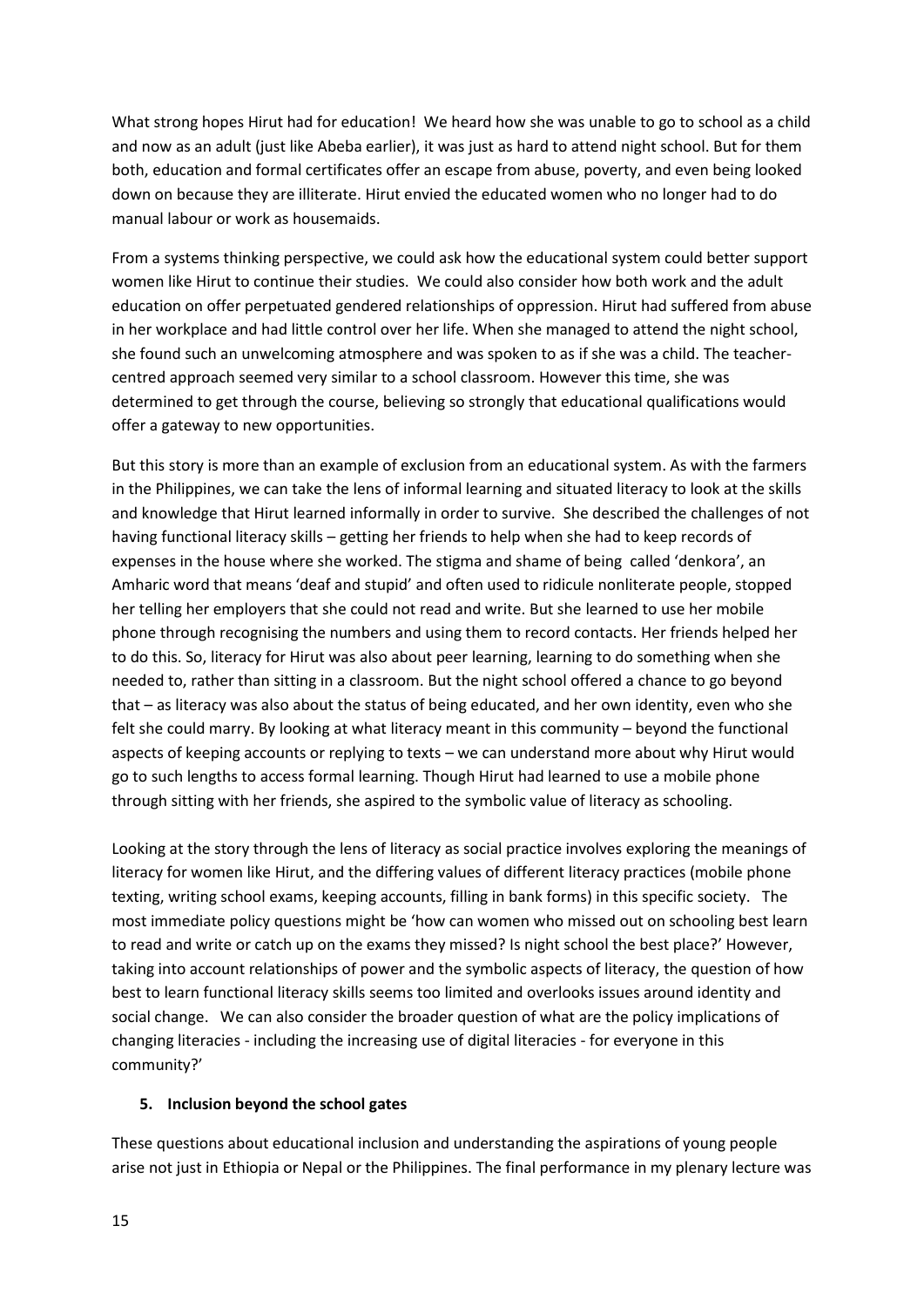a podcast by Tachia, who lives on a London housing estate and took us powerfully into how he saw the world he came from, bleak, violent, dark<sup>10</sup>... Excluded from mainstream education, he was based in what is called a PRU (Pupil Referral Unit). His story raised the question of how schools can respond to young people with such different lives. All too often, the response is to treat them all the same, a one-size-fits-all approach. At first glance, Tachia's story seemed such a contrast with Abeba and the other young women in Ethiopia or Nepal who were desperate to be in formal education. Maybe the barriers to education in the UK are not as visible as in Ethiopia or Nepal. But some issues are actually very similar – young people did not feel the schools were listening to them or supporting them and they had little or no voice in how 'the system' worked.

These stories – based on real experiences in Ethiopia, Nepal, the Philippines and the UK – raise questions about inclusive education, which are vitally important to address. How can the hurdles faced by young girls trying to go to school, whether family opposition, distance, peer pressure or physical and sexual abuse, be overcome? How can a welcoming educational environment for all students be created? How can we ensure that educational programmes for adult women relate to their lives and lead to better livelihood opportunities? These questions are not new and have been asked over many decades – but the answers to these questions seem to lie far beyond the educational system. So perhaps we now need to move beyond 'systems thinking' – particularly closed systems thinking - with its default position of school or formal educational institutions as providing the solutions. By seeking out or even imposing some measure of uniformity on what are highly diverse situations, systems thinking can discourage attempts to respond to diversity.

I began this paper by looking at the limitations of systems thinking as it has been conceived in relation to inclusive education - particularly the implicit assumption in policy that schools are the major vehicle to address discrimination, change attitudes and promote new values in the wider society. The stories illustrated that taking a systems lens can only take us so far: we can look at how to improve the formal education system through focusing on the relationships within the institutions involved and their goals or philosophy. However, we need to understand wider social and cultural practices that influence what goes on in school and training programmes – particularly teachers' and students' beliefs and interactions. I looked at how intercultural communication theory and an ideological model of literacy as a social practice can provide valuable resources for investigating processes of cultural change. Why do some parents (and schools) want children like Gyankumari to learn in English, a completely unfamiliar language, at all costs? What is the meaning of 'literacy' or 'training' in Elna's or Hirut's everyday lives? How have women learned to use mobile phones or managed to find jobs abroad without ever having learned to read and write formally? Unlike closed systems thinking which tends to promote a 'school first' approach, our starting point then becomes life and all that happens outside (and within) school. To use the anthropologist Brian Street's words, first we need to ask 'what's going on here?' - before we turn our attention to how the educational system might fix it. This has been the starting point for many ethnographers in the field of comparative and international education, though the pressing challenge still remains around how to use ethnographic data more effectively to inform policy processes and goals (Robinson-Pant 2008).

 $10$  The video clip or script cannot be included here as it was commissioned by the Mandala Theatre Company for another purpose.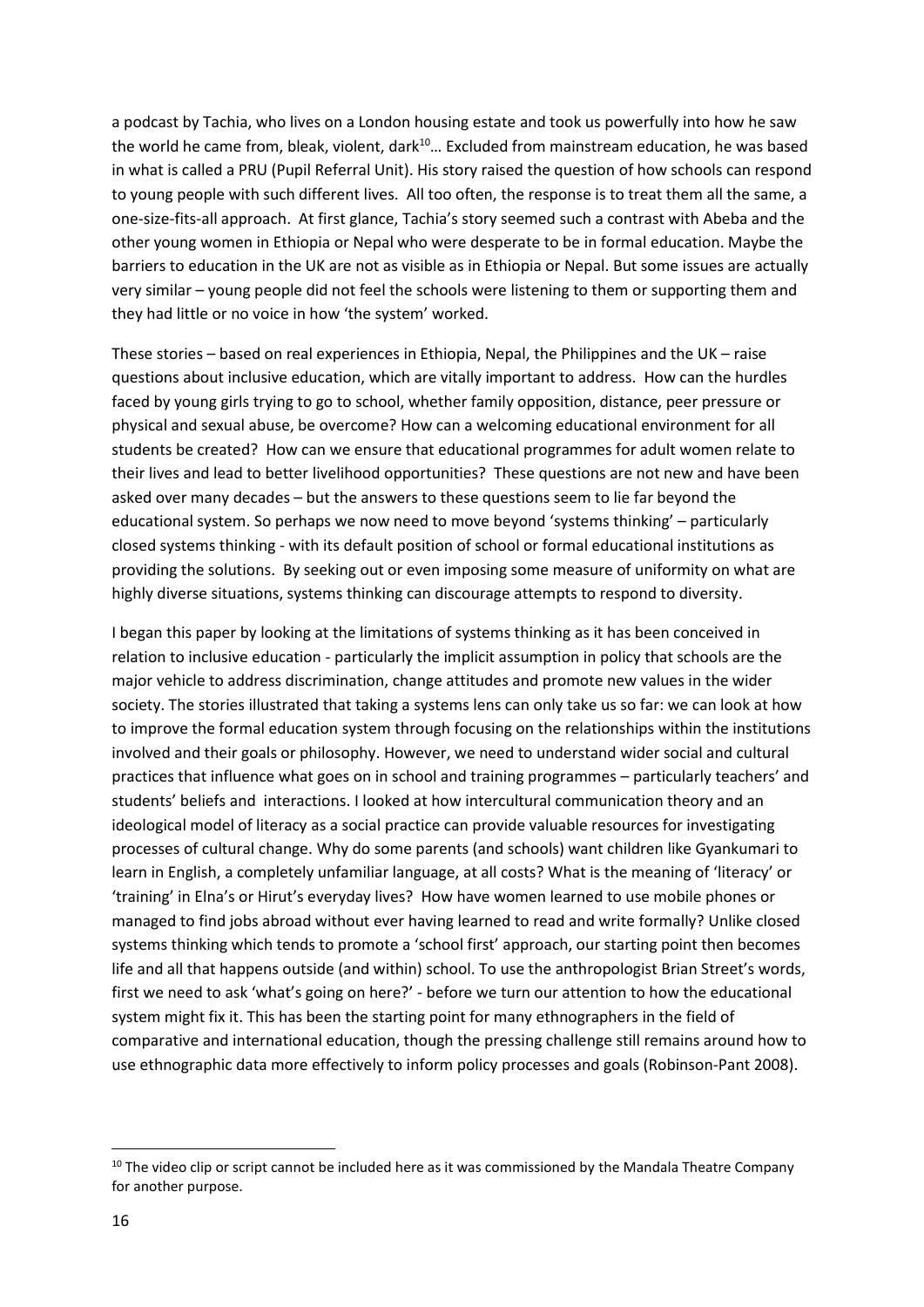Whilst cultural stereotypes can be challenged in school textbooks and curricula, teachers and students may still hold the same beliefs. Inclusive education cannot rely on formal institutions alone to initiate changes in social and cultural attitudes. As the story of Mrs. Ansha from the Woyto community illustrated, informal learning through everyday encounters, social media and schools also shapes beliefs. For too long, development discourses have positioned 'the community' as outside education – debates about community participation are premised on the idea that communities are somehow not participating in development (or learning) already. Within inclusive education debates too, the emphasis is on how to mobilise or convince communities to support the changes needed in schools. All the stories in this paper – whether from the Philippines, Nepal, Ethiopia or the UK – shared a polarised view of 'us' and 'them', educational providers and communities as recipients. The greatest challenge for all of us is how to transform this hierarchical relationship between educational institutions and communities. Moving beyond closed systems thinking could be an important first step.

### **6. Endnote**

At this point of the plenary lecture, I took the audience behind the scenes for a glimpse of how the presentation had emerged. This was a collaborative project – and a venture into new ways of exploring inclusive education and learning, particularly through creative approaches to storytelling – all of which are difficult to recreate in this journal article $^{11}$ .

The process began early in 2019 with teams in Ethiopia, Nepal, UK and the Philippines (all partners in the University of East Anglia UNESCO Chair for Adult Literacy and Learning for Social Transformation) exploring our own understanding of inclusive education systems. We began to discuss what 'inclusion' means in these very different contexts, supported by a literature review by Chris Millora. Each country team then designed a project to explore ideas about educational inclusion with different communities: Amina Singh and Yukta Bajracharya ran a creative writing workshop with teachers and educationalists in Kathmandu with the NGO Word Warriors (resulting in the 'letter to the Minister of Education'); Gina Lontoc and colleagues from the University of Santo Tomas facilitated a world cafe with women farmers in San Jose, Nueva Ecija to produce a documentary (see the dialogue between Elna and Maring); Turuwark Warkineh and Abiy Menkir Gizaw facilitated discussions with communities and educational providers in Bahir Dar (leading to the stories about Mrs Ansha and the two housemaids). We were excited to discover that Yasmin Sidhwa, Director of the Mandala Theatre Company, had been working on very similar issues around exclusion in the UK context, running drama workshops with young people in pupil referral units which looked at 'what makes you want to learn?' 'What makes you feel like a failure?' The final performance in the lecture was part of a play written by Avaes Mohammad for Mandala Theatre Company, called 'Pipeline'. The dramatic interludes were performed at the UKFIET conference (see the video extracts in this article) by Theo Laird, Anusha Abbas and Nelvin Kiratu, directed by Yasmin Sidhwa.

 $11$  You might see this endnote in terms of the usual 'methodology' section of a journal article, though it should be noted that the dramatic material are fictionalised dialogues and monologues and are not intended to be treated as empirical 'data'. In order to mirror the structure of my lecture, I decided not to follow the academic convention of placing this section near the beginning of the article. As one member of the audience commented, this was the 'reveal all' moment at the end of the lecture.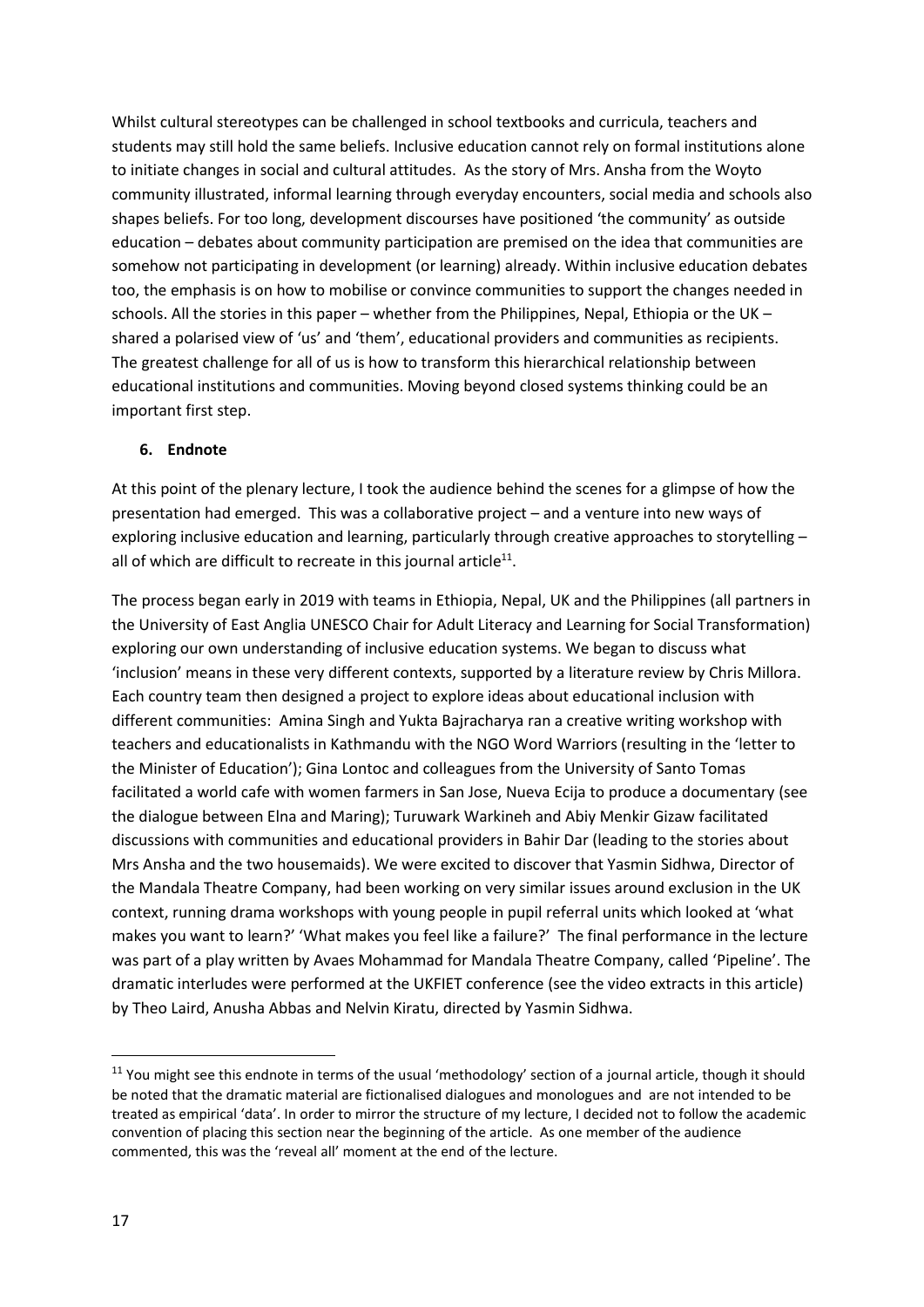#### **Acknowledgements:**

In addition to all of the above, I would like to thank the following people for insightful comments on this paper: Dr. Agnieszka Bates, Dr. Roger Robinson, Prof. Alan Rogers and Prof. Nidhi Singal. BAICE funded this initiative and the plenary performance would not have been possible without the support of Dr. Malcom Mercer, Sarah Jeffrey and the BAICE Executive Committee. An anonymous peer reviewer from *Compare* gave useful feedback on how this worked (or not) as a written text.

#### **References**

Ackoff, R. (1960) Systems, organisations and interdisciplinary research, reprinted in Emery, F. (ed) *Systems Thinking: Selected Readings,* Harmondsworth: Penguin

Aikman, S., Robinson-Pant, A., McGrath, S., Jere, C., Cheffy, I., Themelis, S., Rogers, A. (2016) Challenging deficit discourses in international education and development in *Compare: a journal of comparative and international education* 46, pp. 314-334

- Ainscow, M. and A. Sandill (2010) Developing Inclusive Education Systems : The Role of Organisational Cultures and Leadership. *International Journal of Inclusive Education* 14(4): 401–16.
- Ainscow, M., Slee, R. and M. Best (2019) Editorial: the Salamanca Statement: 25 years on, *International Journal of Inclusive Education* 14 (4): 671-676
- Alhadeff-Jones, M. (2008) Three generations of complexity theories: nuances and ambiguities, in Mason, M. (ed) *Complexity Theory and the Philosophy of Education*, Oxford: Wiley-Blackwell
- Bhabha, H. (1994) *The Location of Culture*, London: Routledge
- Bacchi, C. (1999) *Women, Policy and Politics. The Construction of Policy Problems, London: Sage* Publications
- Banathy, B. (1999) Systems Thinking in Higher Education: Learning Comes to Focus. *Systems Research and Behavioral Science* 16:133–45.

Barton, D., Hamilton, M. and R. Ivanic (2000) *Situated Literacies: Reading and Writing in Context*, London: Routledge

Bates, A. (2013) Transcending Systems Thinking in Education Reform : Implications for Policy-Makers and School Leaders. *Journal of Education Policy* 28(1):38–54.

Colley, H., Hodkinson P. and J. Malcom (2003) *Informality and formality in learning*, Report for the Learning and Skills Research Centre, Leeds: University of Leeds, available at: [http://www.LSRC.ac.uk](http://www.lsrc.ac.uk/)

Crossley, M. (2019) Policy transfer, sustainable development and the contexts of education, *Compare,* Vol. 49, No. 2, 175–19[1 https://doi.org/10.1080/03057925.2018.1558811](https://doi.org/10.1080/03057925.2018.1558811)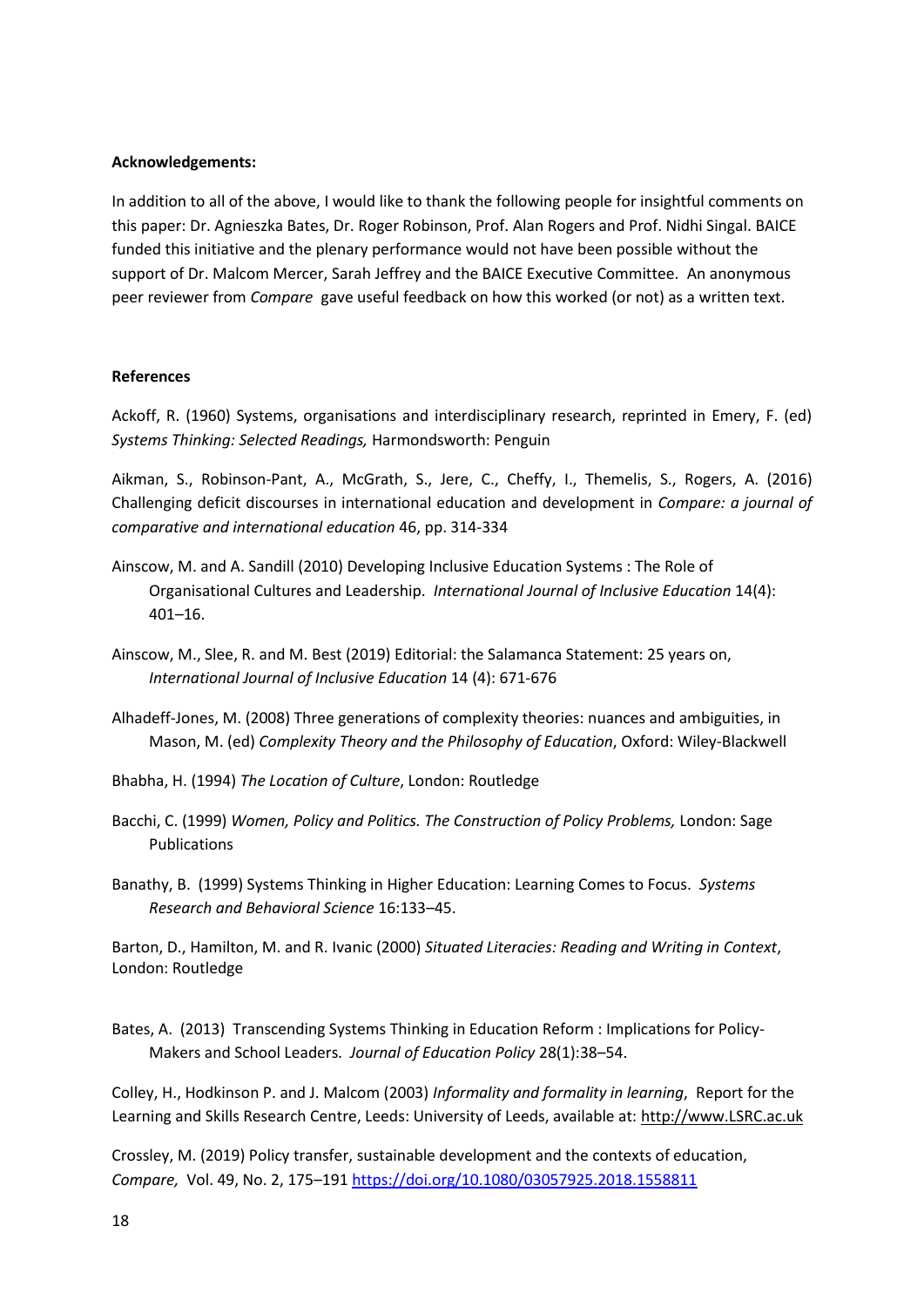Cummings, T. (1980) Preface, *Systems Theory for Organization Development,* Chichester: John Wiley and Sons

De Haan, A. (2000) Debates on social exclusion in the South: What have they contributed to our understanding of deprivation? Uppingham Seminar Background Paper, <http://www.uppinghamseminars.co.uk/background2001.pdf>

Doll, W. (2008) Complexity and the culture of curriculum, in Mason, M. (ed) *Complexity theory and the philosophy of education*, Oxford: Wiley-Blackwell

European Commission (2001) *Making a European Area of Lifelong Learning a Reality,* Brussels: EC

Hofstede, G. (1991) *Culture and Organisations: Software of the Mind,* London: McGraw-Hill

Holliday, A. (1999) Small Cultures, *Applied Linguistics*, 20, 237-264

- Kinsella, W. and J. Senior (2008) Developing Inclusive Schools: A Systemic Approach. *International Journal of Inclusive Education* 12(5–6):651–65.
- Laszlo, E. (1972) *The Systems View of the World,* Oxford: Blackwell
- Magnusson, G. (2019) An amalgam of ideals images of inclusion in the Salamanca Statement, *International Journal of Inclusive Education*, 23: 7-8, 677-690
- Mahat, Jaya Jung (2018) *Karnali 2.0 accessed at:* [https://kathmandupost.com/opinion/2018/01/28/karnali-20](https://eur01.safelinks.protection.outlook.com/?url=https%3A%2F%2Fkathmandupost.com%2Fopinion%2F2018%2F01%2F28%2Fkarnali-20&data=02%7C01%7CA.Robinson-pant%40uea.ac.uk%7Cedb394eb5268425e45ab08d7dc7a98d3%7Cc65f8795ba3d43518a070865e5d8f090%7C0%7C1%7C637220291423315556&sdata=MUDcqpJUTJut3iC7ng3j6fyHnWMz99xATixu7y2N%2FJs%3D&reserved=0)
- Moll, L., Amanti, C., Neff, D. & N. Gonzalez (1992) Funds of knowledge for teaching: using a qualitative approach to connect homes and classrooms, *Theory into Practice,* 31(2), 132-141

Robinson-Pant, A. (2001) *Why eat green cucumber at the time of dying? Exploring the link between women's literacy and development: a Nepal perspective, UNESCO Institute for Education, Hamburg,* ISBN 92 820 1107-0, 198 pp. Available at: [www.unesco.org/education/uie/pdf/robinson-pant](http://www.unesco.org/education/uie/pdf/robinson-pant)

Robinson-Pant, A. (2008) "Why literacy matters": exploring a policy perspective on literacy, identity and social change, *Journal of Development Studies*, Vol. 44, No. 6 July, pp 779 – 796

Robinson-Pant, A. (2016) *Learning Knowledge and Skills for Agriculture to Improve Rural Livelihoods*, IFAD-UNESCO, Paris. Available at[: http://unesdoc.unesco.org/images/0024/002457/245765E.pdf](http://unesdoc.unesco.org/images/0024/002457/245765E.pdf)

Rogers, A. (1993) Adult education and agricultural extension: some comparisons, *International Journal of Lifelong Education*, Vol. 12/3, 165-176

Rogers, A. (2014) [The Classroom and the Everyday: The Importance of Informal Learning for Formal](http://pages.ie.uminho.pt/inved/index.php/ie/article/view/3)  [Learning,](http://pages.ie.uminho.pt/inved/index.php/ie/article/view/3) in *Investigar Em Educacao V*ol 1, no 1, 2014 pp 7-34

Sadler, M. (1900) How far can we learn anything of practical value from the study of foreign systems of education? Quoted in Higginson, J. (ed) (1979) *Selections from Michael Sadler: Studies in World Citizenship*, Liverpool: Dejall and Meyorre